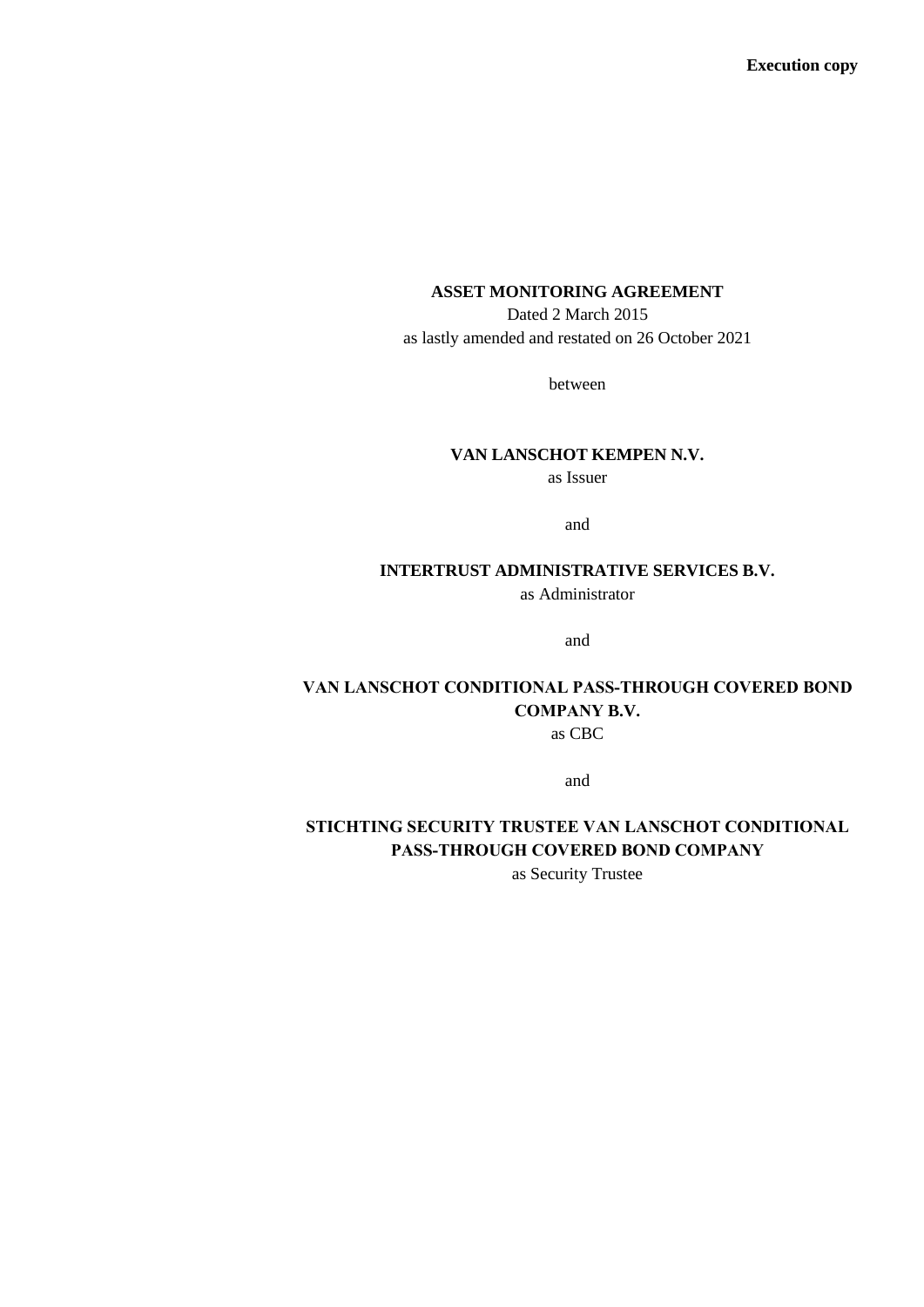# **TABLE OF CONTENTS**

# **CLAUSE PAGE**

| $\mathcal{D}_{\mathcal{L}}$ |                                                     |
|-----------------------------|-----------------------------------------------------|
| 3                           |                                                     |
| $\overline{\mathcal{A}}$    |                                                     |
| 5                           |                                                     |
| 6                           | SALE OR REFINANCING OF SELECTED TRANSFERRED ASSETS8 |
| 7                           | METHOD OF SALE OF SELECTED MORTGAGE RECEIVABLES 9   |
| 8                           |                                                     |
| 9                           |                                                     |
|                             |                                                     |

| <b>SCHEDULE 1 :</b> | ASSET MONITOR APPOINTMENT AGREEMENT |
|---------------------|-------------------------------------|
| <b>SCHEDULE 2 :</b> | <b>ASSET COVER TEST</b>             |
| <b>SCHEDULE 3 :</b> | <b>AMORTISATION TEST</b>            |
| <b>SCHEDULE 4 :</b> | <b>LIQUIDITY RESERVE TEST</b>       |
| <b>SCHEDULE 5:</b>  | <b>REQUIRED CURRENT BALANCE</b>     |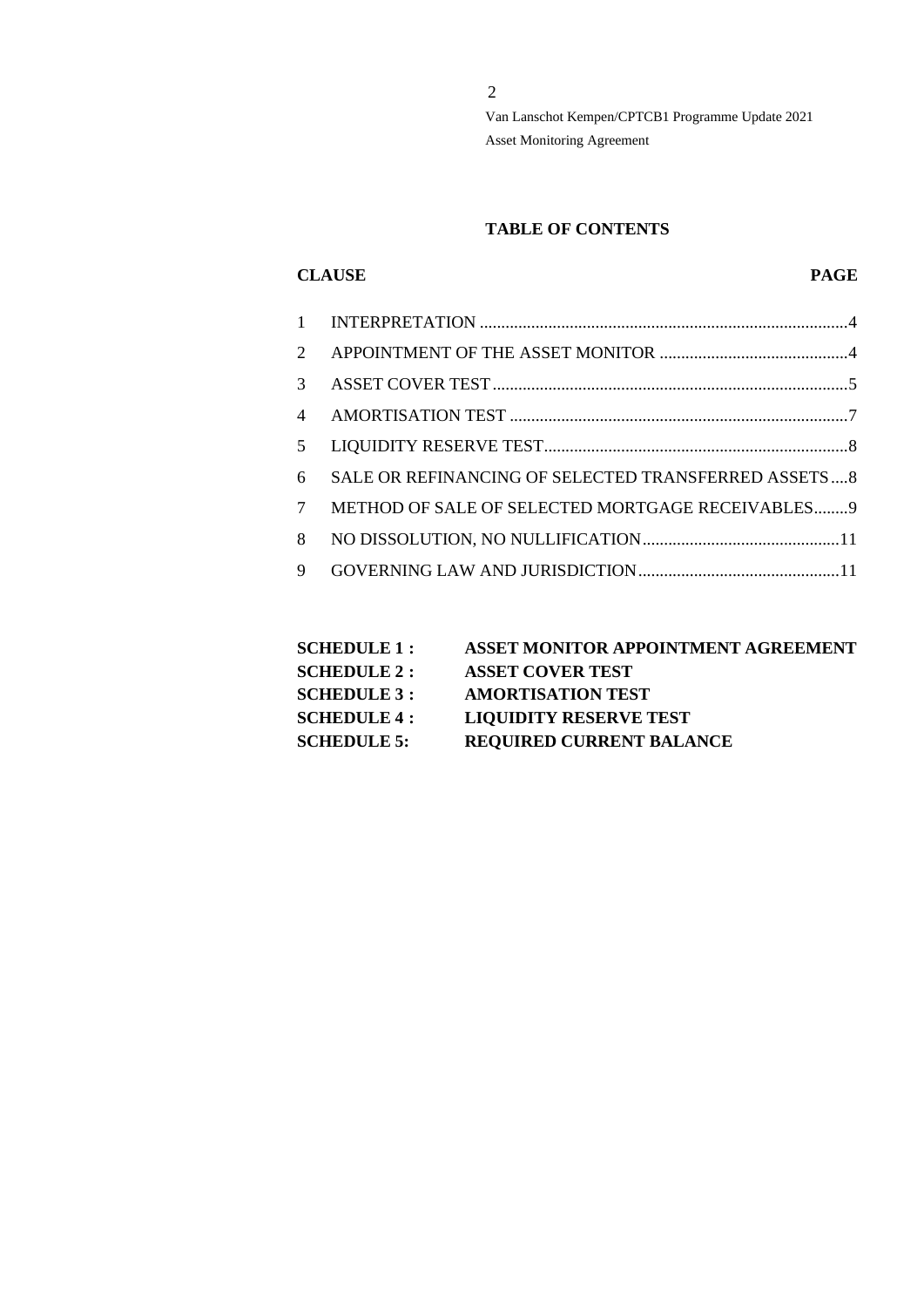**THIS ASSET MONITORING AGREEMENT** is dated 2 March 2015 as lastly amended and restated on 26 October 2021 and made between:

- 1. **VAN LANSCHOT KEMPEN N.V.** (previously named Van Lanschot Kempen Wealth Management N.V.), a public limited liability company (*naamloze vennootschap*) organised under the laws of the Netherlands, and established in 's-Hertogenbosch, the Netherlands;
- 2. **INTERTRUST ADMINISTRATIVE SERVICES B.V.**, a private company with limited liability (*besloten vennootschap met beperkte aansprakelijkheid*) organised under the laws of the Netherlands, and established in Amsterdam, the Netherlands;
- 3. **VAN LANSCHOT CONDITIONAL PASS-THROUGH COVERED BOND COMPANY B.V.**, a private company with limited liability (*besloten vennootschap met beperkte aansprakelijkheid*) organised under the laws of the Netherlands, and established in Amsterdam, the Netherlands; and
- 4. **STICHTING SECURITY TRUSTEE VAN LANSCHOT CONDITIONAL PASS-THROUGH COVERED BOND COMPANY**, a foundation (*stichting*) organised under the laws of the Netherlands, and established in Amsterdam, the Netherlands.

# **WHEREAS:**

- A. The Issuer has set up the Programme on 2 March 2015.
- B. In connection with the establishment of the Programme it is required that the CBC issues the Guarantee. In order to enable the CBC to pay the Guaranteed Amounts, sufficient Eligible Assets need to be held by the CBC.
- C. An Asset Cover Test, an Amortisation Test and a Liquidity Reserve Test will be carried out for the benefit of the Security Trustee, so as to monitor the CBC's assets from time to time. The Administrator will provide the CBC Services to the CBC which include, amongst other things, certain calculations in relation to the Asset Cover Test and the Amortisation Test.
- D. An Asset Monitor will be appointed to carry out various testing and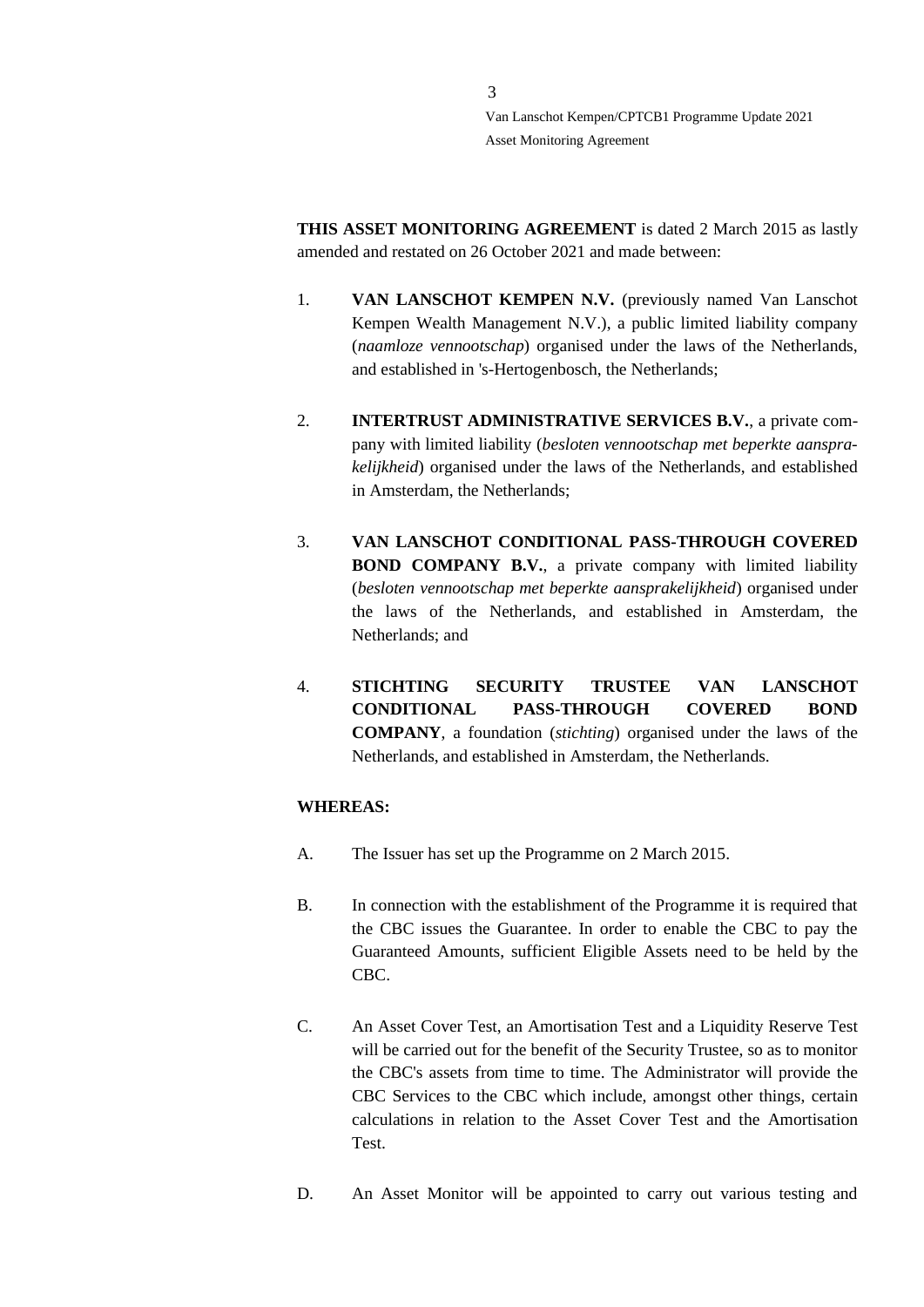notification duties in relation to such calculations subject to and in accordance with the terms of the Asset Monitor Appointment Agreement.

#### **IT IS AGREED** as follows:

# <span id="page-3-0"></span>**1 INTERPRETATION**

- 1.1 In this Agreement (including its recitals), except so far as the context otherwise requires, words, expressions and capitalised terms used herein and not otherwise defined or construed herein shall have the same meanings as defined or construed in the master definitions agreement dated 2 March 2015 and signed by, amongst others, the parties to this Agreement as the same may be amended, restated, supplemented or otherwise modified from time to time (the "**Master Definitions Agreement**"). The rules of usage and of interpretation as set forth in the Master Definitions Agreement and all other agreements and understandings between the parties hereto contained therein shall apply to this Agreement, unless otherwise provided herein.
- 1.2 The expression "**Agreement**" shall herein mean this Asset Monitoring Agreement including the Schedules hereto.
- 1.3 This Agreement expresses and describes Dutch legal concepts in English and not in their original Dutch terms. Consequently, this Agreement is concluded on the express condition that all words, terms and expressions used herein shall be construed and interpreted in accordance with the laws of the Netherlands.
- 1.4 The Security Trustee has agreed to become a party to this Agreement only for the purpose of taking the benefit of certain provisions of this Agreement expressed to be for its benefit and for the better preservation and enforcement of its rights under the Pledge Agreements and, save as aforesaid, the Security Trustee shall assume no obligations or liabilities whatsoever to the Asset Monitor or the CBC by virtue of the provisions thereof.

# <span id="page-3-1"></span>**2 APPOINTMENT OF THE ASSET MONITOR**

An Asset Monitor shall be appointed subject to and in accordance with the terms of an agreement substantially in the form as **Schedule 1** hereto (the "**Asset Monitor Appointment Agreement**").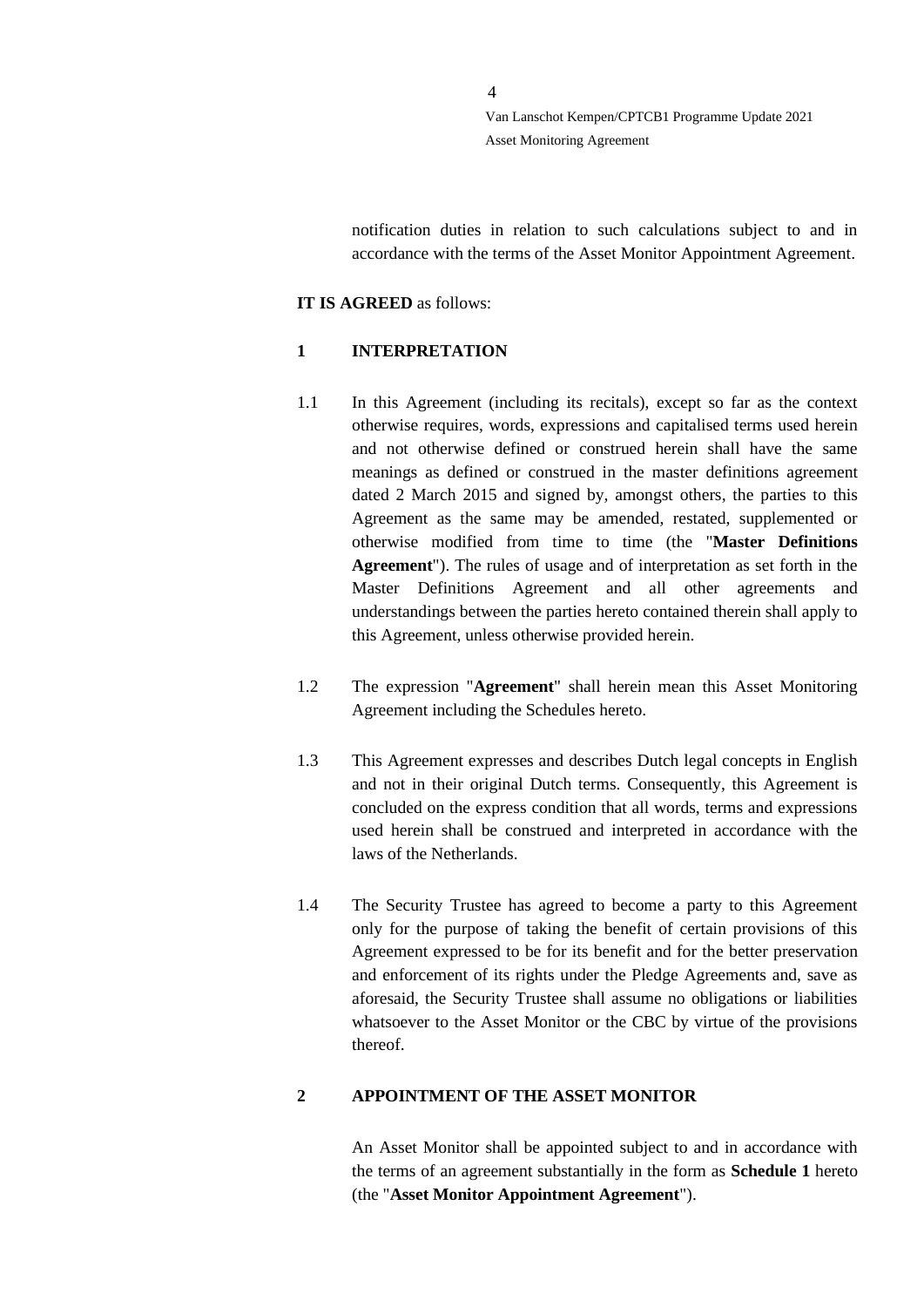# <span id="page-4-0"></span>**3 ASSET COVER TEST**

- 3.1 The CBC shall use reasonable efforts to procure that as at the end of each calendar month for so long as the Covered Bonds remain outstanding, provided that no Issuer Acceleration Notice or CBC Acceleration Notice has been served:
	- (i) the Adjusted Aggregate Asset Amount (as defined in **Schedule 2**) shall be an amount at least equal to the euro equivalent of the aggregate Principal Amount Outstanding of the Covered Bonds at the end of such calendar month (or with respect to item B of the Asset Cover Test, up to the date specified in item B) all as calculated on the immediately succeeding Calculation Date; and
	- (ii) the First Regulatory Current Balance Amount shall be at least equal to 105%, or such other percentage as may be required from time to time under the CB Regulations, of the aggregate Principal Amount Outstanding of the Covered Bonds at the end of such calendar month (or with respect to item B of the Asset Cover Test, up to the date specified in item B) all as calculated on the immediately succeeding Calculation Date;
	- (iii) the Outstanding Principal Amount of all Mortgage Receivables, excluding any Defaulted Receivables, plus (a) the Collateral Market Value of all Transferred Collateral in the form of Substitution Assets plus (b) all amounts standing to the balance of the CBC Transaction Accounts, excluding Swap Collateral and excluding amounts standing to the balance of the Construction Account, will always be at least equal to 115% of the aggregate Principal Amount Outstanding of the Covered Bonds at the end of such calendar month all as calculated on the immediately succeeding Calculation Date; and
	- (iv) the Second Regulatory Current Balance Amount will be at least equal to 100%, or such other percentage as may be required from time to time under the CB Regulations, of the aggregate Principal Amount Outstanding of the Covered Bonds at the end of such calendar month (or with respect to item B of the Asset Cover Test, up to the date specified in item B) all as calculated on the immediately succeeding Calculation Date,

(items (i) up to and including (iv) the "**Asset Cover Test**"), all in accord-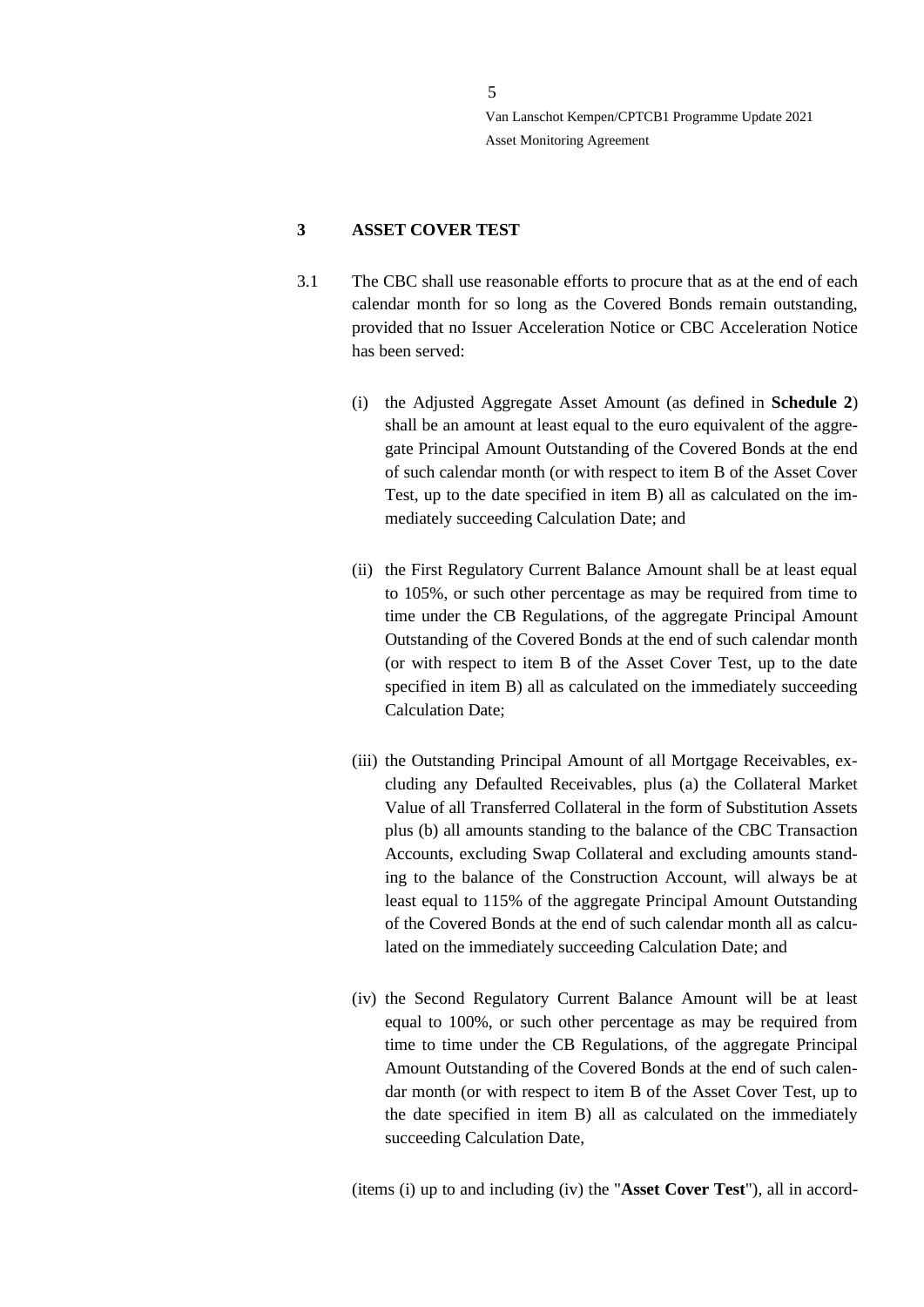ance with Schedule 2 hereto.

3.2 As of the latest amendment and restatement of this Agreement, the Asset Percentage is 95%. The Issuer may request the CBC to increase or decrease the Asset Percentage. The CBC will accept any request for a decrease of the Asset Percentage and the Asset Percentage will be adjusted accordingly. The CBC will only accept any request for an increase of the Asset Percentage and the Asset Percentage will only be adjusted accordingly if each of the Rating Agencies has been notified thereof and by the third  $(3<sup>rd</sup>)$  Business Day after such notification, none of the Rating Agencies has communicated that any such increase of the Asset Percentage will have a negative effect on the then current rating assigned by it to the Covered Bonds.

The Asset Percentage will be included in the Investor Report.

- 3.3 If at the end of a calendar month (or with respect to item B of the Asset Cover Test, up to the date specified in item B) the Asset Cover Test is not met as calculated and determined on the immediately succeeding Calculation Date, then (i) the Administrator shall immediately notify the CBC thereof and (ii) the CBC (or the Administrator on its behalf) shall immediately notify the Security Trustee and the Issuer thereof in writing and (iii) the CBC shall request the Issuer to undertake its best efforts to procure transfer of sufficient further Eligible Receivables by the Transferors to the CBC in accordance with the Guarantee Support Agreement to ensure that the Asset Cover Test is met at the end of the next succeeding calendar month, and if the Asset Cover Test is not met at the end of such next succeeding calendar month as calculated on the immediately succeeding Calculation Date (such failure to remedy the Asset Cover Test as calculated on the next succeeding Calculation Date being a "**Breach of Asset Cover Test**"), it will entitle the Security Trustee to serve a Breach of Asset Cover Test Notice on the Issuer and the CBC. A Breach of Asset Cover Test on a Calculation Date will, until remedied, prevent the Issuer from issuing any further Series. Upon receipt of such Breach of Asset Cover Test Notice the Issuer will (continue to) use its best efforts to procure the transfer of sufficient Eligible Assets by the Transferors to the CBC. A Breach of Asset Cover Test may be remedied and after being remedied the Issuer may issue new Series subject to the other conditions being met.
- 3.4 The CBC (or the Administrator on its behalf) will value any Transferred Collateral other than cash on a monthly basis on their mark-to-market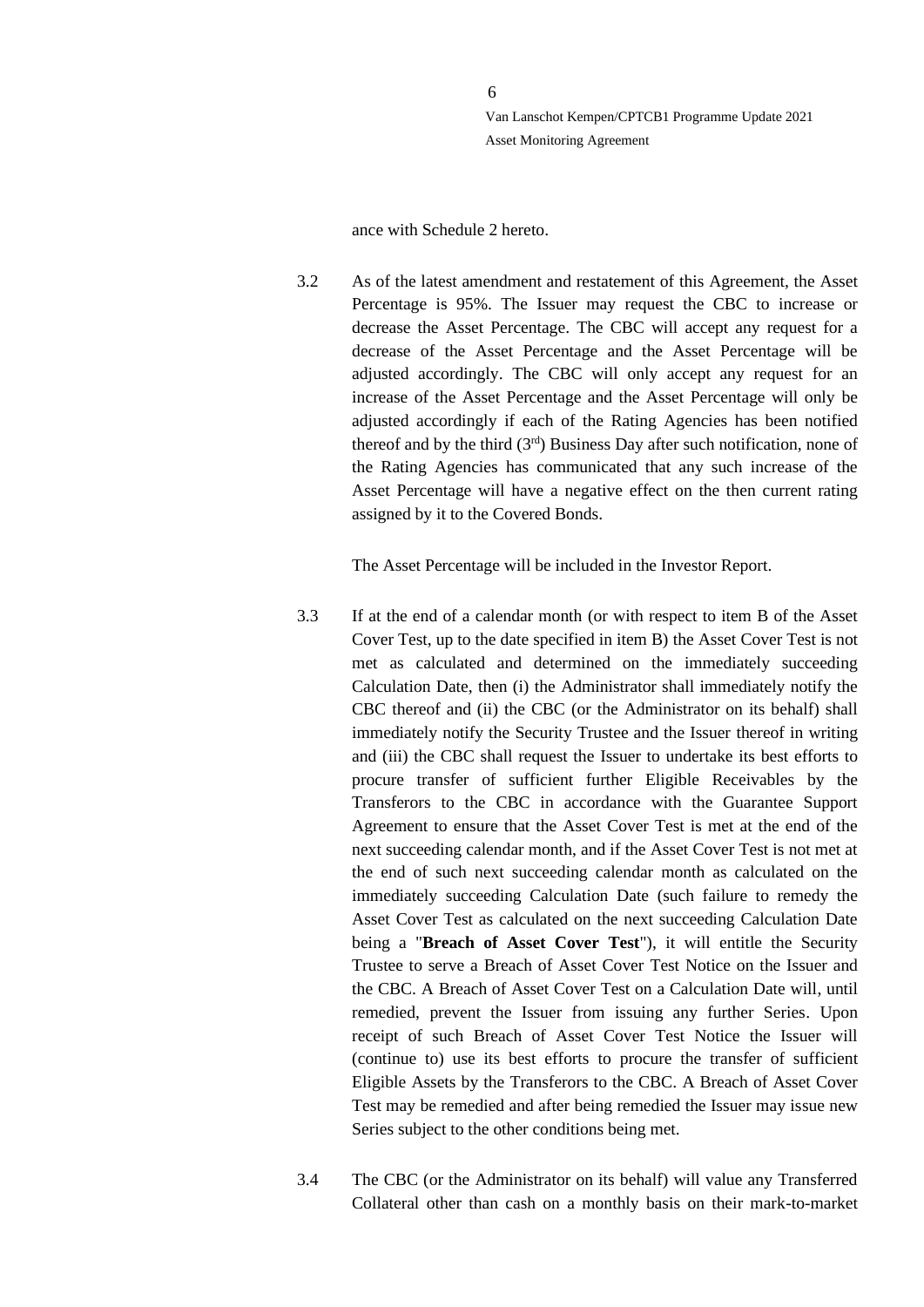value.

# <span id="page-6-0"></span>**4 AMORTISATION TEST**

- 4.1 The CBC shall use reasonable efforts to procure that for so long as the Covered Bonds remain outstanding, as at the end of each calendar month following service of a Notice to Pay (but prior to service of a CBC Acceleration Notice):
	- (i) the Amortisation Test Aggregate Asset Amount (as defined in **Schedule 3** hereto) will be an amount at least equal to the euro equivalent of the aggregate Principal Amount Outstanding of the Covered Bonds as at the end of such calendar month (or with respect to item B of the Amortisation Test, up to the date specified in item B), all as calculated on the immediately succeeding Calculation Date; and
	- (ii) the First Regulatory Current Balance Amount shall be at least equal to 105%, or such other percentage as may be required from time to time under the CB Regulations, of the aggregate Principal Amount Outstanding of the Covered Bonds at the end of such calendar month (or with respect to item B of the Asset Cover Test, up to the date specified in item B) all as calculated on the immediately succeeding Calculation Date;
	- (iii) the Outstanding Principal Amount of all Mortgage Receivables, excluding any Defaulted Receivables, plus (a) the Collateral Market Value of all Transferred Collateral in the form of Substitution Assets plus (b) all amounts standing to the balance of the CBC Transaction Accounts, excluding Swap Collateral and excluding amounts standing to the balance of the Construction Account, will always be at least equal to 115% of the aggregate Principal Amount Outstanding of the Covered Bonds; and
	- (iv) the Second Regulatory Current Balance Amount will be at least equal to 100%, or such other percentage as may be required from time to time under the CB Regulations, of the aggregate Principal Amount Outstanding of the Covered Bonds at the end of such calendar month (or with respect to item B of the Asset Cover Test, up to the date specified in item B) all as calculated on the immediately succeeding Calculation Date,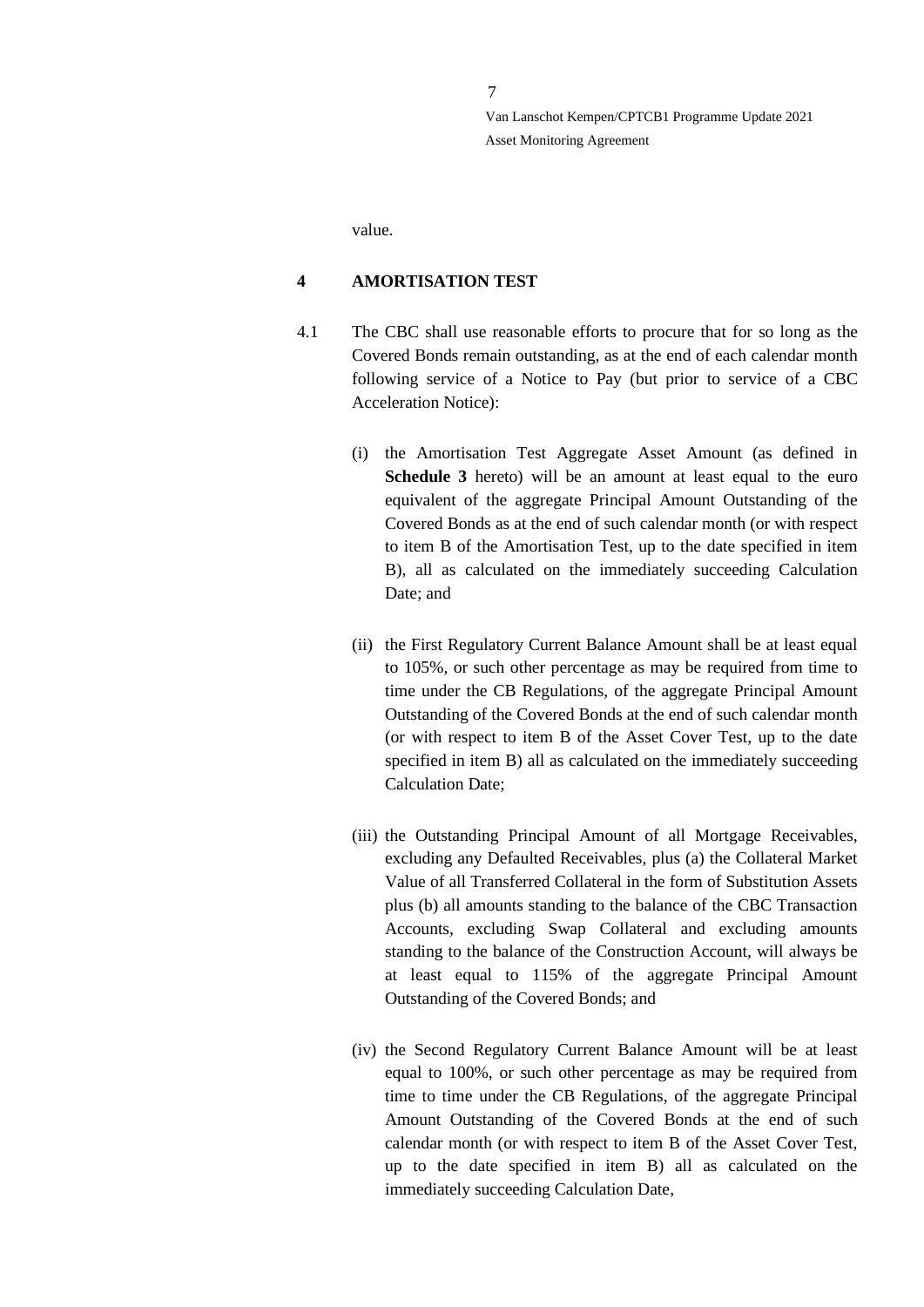(items (i) up to and including (iv) the "**Amortisation Test**"), all in accordance with Schedule 3 hereto.

- 4.2 The CBC (or the Administrator on its behalf) shall, on each Calculation Date following the service of a Notice to Pay, conduct the Amortisation Test.
- 4.3 If on any Calculation Date following the service of a Notice to Pay the Amortisation Test is not met per the end of the previous calendar month (such failure to meet the Amortisation Test on the next succeeding Calculation Date being a "**Breach of Amortisation Tes**t" on such Calculation Date), then the CBC (or the Administrator on its behalf) shall immediately notify the Security Trustee thereof in writing, and the Security Trustee will be entitled to serve a Breach of Amortisation Test Notice on the Issuer and the CBC in writing.

# <span id="page-7-0"></span>**5 LIQUIDITY RESERVE TEST**

The CBC (or the Administrator on its behalf) shall conduct the test set out in article 40g of the Wft Prudential Rules Decree (*Besluit prudentiële regels Wft*) (the "**Liquidity Reserve Test**") for so long as the Covered Bonds remain outstanding, i.e. whether  $K + L + M \ge N$ , all in accordance with **Schedule 4** hereto.

# <span id="page-7-1"></span>**6 SALE OR REFINANCING OF SELECTED TRANSFERRED ASSETS**

- <span id="page-7-2"></span>6.1 The CBC undertakes towards the Security Trustee (but not towards the Issuer) to use its best efforts to sell or refinance Selected Transferred Assets as soon as possible if:
	- a. an Issuer Event of Default has occurred and a Notice to Pay has been served on the CBC; and
	- b. (i) any amount remains unpaid in respect of any Series on the relevant Maturity Date, (ii) any Maturity Date of any Series falls within a period of six (6) calendar months or (iii) a Breach of Amortisation Test Notice is served on the CBC,

and thereafter on each sixth (6th) CBC Payment Date, (each such date a "**Refinance Date**").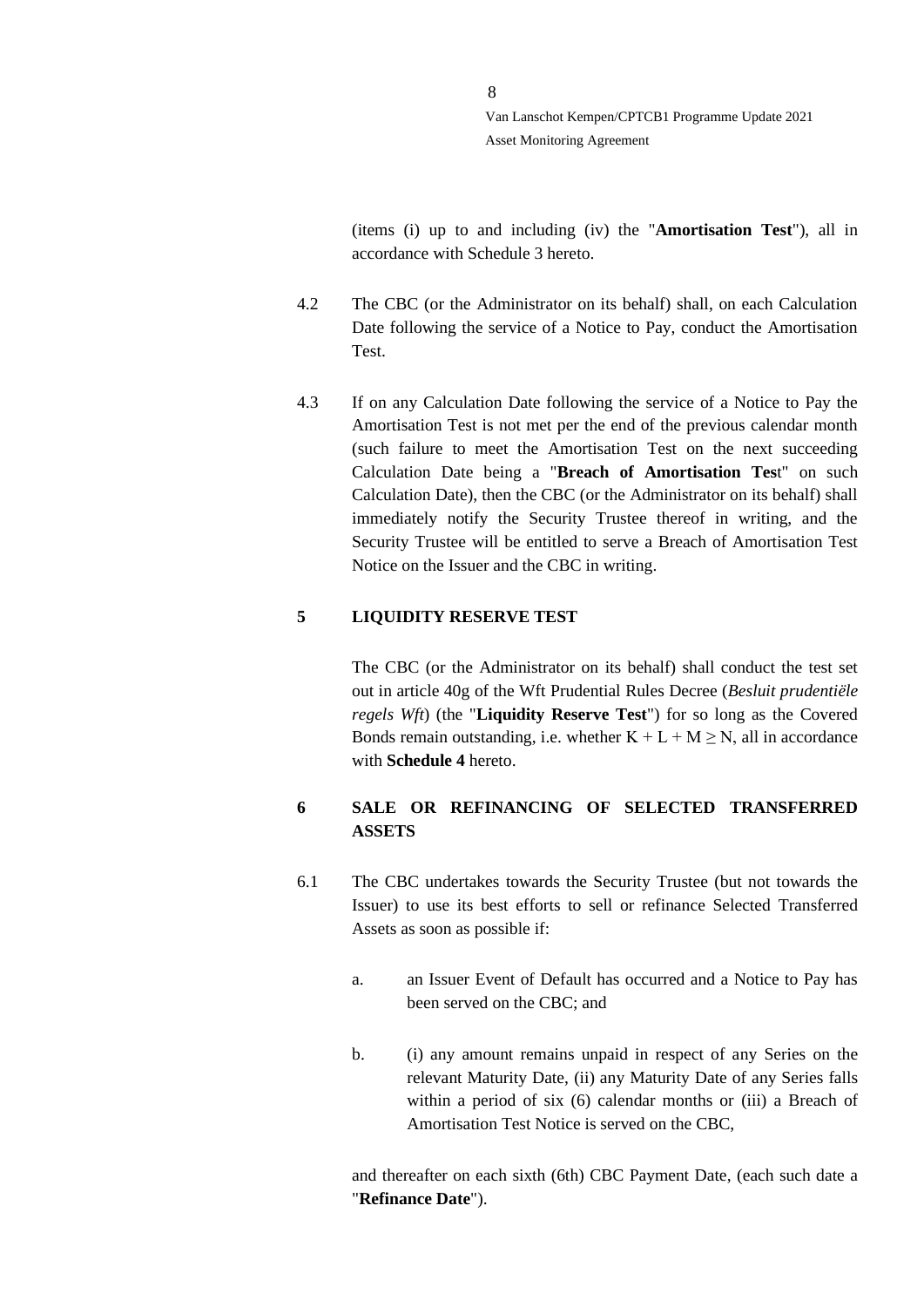6.2 The CBC (or the Administrator on its behalf) shall sell all Transferred Assets that consist of Substitution Assets as quickly as reasonably practicable, subject to the pre-emption rights enjoyed by the relevant Transferor pursuant to the Guarantee Support Agreement following service of an Issuer Acceleration Notice, a Notice to Pay or a Breach of Amortisation Test Notice and subject to Clause [7.9.](#page-10-2)

# <span id="page-8-0"></span>**7 METHOD OF SALE OF SELECTED MORTGAGE RECEIVABLES**

- <span id="page-8-1"></span>7.1 This Clause 7 shall apply if the CBC is required to sell or refinance Selected Mortgage Receivables in accordance with Clause [6.1](#page-7-2) (subject to the proceeds being at least equal to the Adjusted Required Redemption Amount (after deduction of costs and as reduced by or increased with, as the case may be, any swap termination payment due by the CBC to the relevant Swap Counterparty, or by the relevant Swap Counterparty to the CBC, in connection with the termination of the Swap Agreement related to the relevant Series or a relevant part thereof)) and is at all times subject to Clause 9 of the Guarantee Support Agreement.
- 7.2 The CBC shall ensure that Selected Mortgage Receivables will be selected on a random basis, provided that no more Selected Mortgage Receivables will be selected than are necessary for the estimated sale or refinancing proceeds to equal the Adjusted Required Redemption Amount (after deduction of costs and as reduced by or increased with, as the case may be, any swap termination payment due by the CBC to the relevant Swap Counterparty, or by the relevant Swap Counterparty to the CBC, in connection with the termination of the Swap Agreement related to the relevant Series or a relevant part thereof (if any)), and the aggregate Current Balance of such Selected Mortgage Receivables does not exceed the Required Current Balance Amount (as defined in **Schedule 5** hereto).
- 7.3 The CBC will offer the Selected Mortgage Receivables for sale or refinancing to any third party or the relevant Transferor for the best terms reasonably available but in any event for an amount not less than the Adjusted Required Redemption Amount (after deduction of costs and as reduced by or increased with, as the case may be, any swap termination payment due by the CBC to the relevant Swap Counterparty, or by the relevant Swap Counterparty to the CBC, in connection with the termination of the Swap Agreement related to the relevant Series or a relevant part thereof (if any)). If the Selected Mortgage Receivables have not been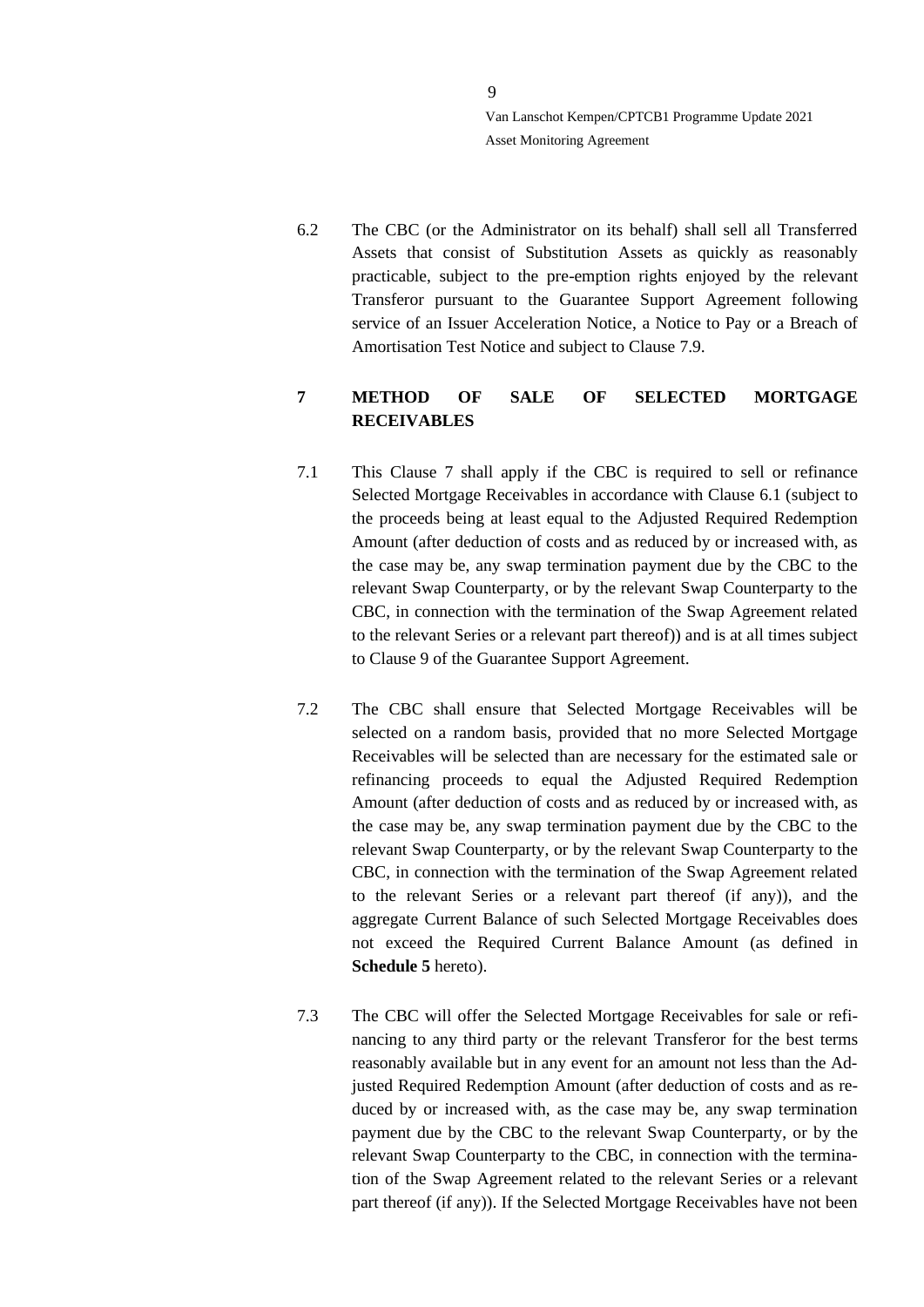sold or refinanced (in whole or in part) for an amount equal to the Adjusted Required Redemption Amount (after deduction of costs and as reduced by or increased with, as the case may be, any swap termination payment due by the CBC to the relevant Swap Counterparty, or by the relevant Swap Counterparty to the CBC, in connection with the termination of the Swap Agreement related to the relevant Series or a relevant part thereof (if any)), the CBC will undertake its best efforts to sell or refinance Selected Mortgage Receivables on the next Refinance Date.

- 7.4 If the CBC intends to sell or refinance Selected Mortgage Receivables vis-à-vis a third party, subject to Clause 9.3 of the Guarantee Support Agreement, it may appoint a portfolio manager of recognised standing to advise in relation to the sale or refinancing on the basis of a success fee, which may consist of a percentage of the portfolio as agreed between the CBC and the portfolio manager and which shall only be payable upon sale or refinancing of such portfolio and shall be deducted from the proceeds. The CBC will appoint the portfolio manager through a tender process. The terms of the agreement giving effect to the appointment are to be approved by the Security Trustee. In respect of any sale or refinancing of Selected Mortgage Receivables pursuant to Clause [7.1,](#page-8-1) the CBC will instruct the portfolio manager to use best efforts to procure that Selected Mortgage Receivables are sold or refinanced as quickly as reasonably practicable (in accordance with the recommendations of the portfolio manager) taking into account the market conditions at that time and the scheduled repayment dates of the Covered Bonds and the terms and conditions of the Guarantee Support Agreement and this Agreement.
- 7.5 The CBC shall ensure that the third party purchasing or refinancing the Selected Mortgage Receivables shall on or before the date of such purchase or refinancing represent that it has not been granted a (preliminary) suspension of payments (*(voorlopige) surseance van betaling verleend*), been declared bankrupt (*failliet verklaard*), filed a declaration with a court on the preparation of a scheme of arrangements (*gehomologeerd onderhands akkoord*), had a restructuring expert (*herstructureringsdeskundige*) appointed in respect of it by a court nor become subject to analogous insolvency proceedings under applicable law or otherwise be limited in its right to dispose of its assets.
- 7.6 The terms of any sale and purchase agreement pursuant to this Clause [7](#page-8-0) with respect to the sale of Selected Mortgage Receivables or the terms of any refinancing will be subject to the prior written approval of the Security Trustee and release by the Security Trustee of the Security in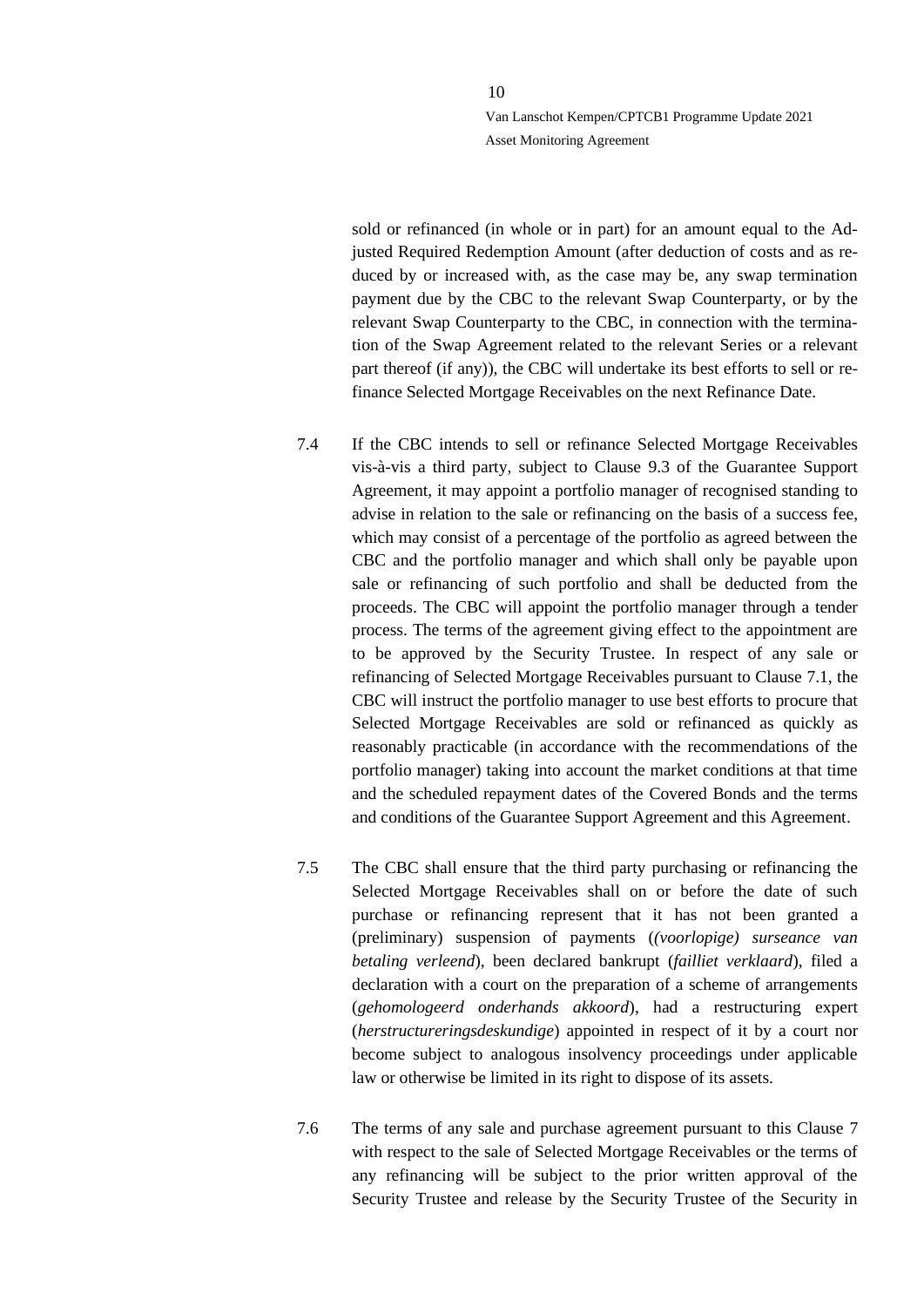respect of the Selected Mortgage Receivables, such approval and release not to be unreasonably withheld.

- 7.7 If any third party or the Transferor accepts the offer or offers from the CBC, then the CBC will, subject to Clause [7,](#page-8-0) enter into a sale and purchase agreement with the relevant third party or the Transferor, which will require, among other things, a cash payment from the relevant third party or the Transferor. Any such sale or any refinancing may not include any representations and warranties from the CBC in respect of the Selected Mortgage Receivables, unless expressly agreed by the Security Trustee.
- 7.8 The CBC is permitted to sell or refinance a random part of any portfolio of Selected Mortgage Receivables ("**Partial Portfolio**"). The sale or refinancing of the Partial Portfolio shall be for an amount at least equal to such part of the Adjusted Required Redemption Amount as bears the same proportion to the Adjusted Required Redemption Amount as the aggregate principal amount of the Partial Portfolio bears to the aggregate principal amount of the relevant portfolio of Selected Mortgage Receivables.
- <span id="page-10-2"></span>7.9 Any sale or refinancing of Selected Mortgage Receivables and subsequent redemption of the respective Covered Bonds and any sale or refinancing of Substitution Assets may not result in a deterioration of the quotient of (i) the Amortisation Test Aggregate Asset Amount and (ii) the Principal Amount Outstanding of all Series outstanding.

# <span id="page-10-0"></span>**8 NO DISSOLUTION, NO NULLIFICATION**

To the extent permitted by law, the parties hereby waive their rights pursuant to Articles 6:265 to 6:272 inclusive of the Dutch Civil Code to dissolve (*ontbinden*), or demand in legal proceedings the dissolution (*ontbinding*) of, this Agreement. Furthermore, to the extent permitted by law, the parties hereby waive their rights under Article 6:228 of the Dutch Civil Code to nullify, or demand in legal proceedings the nullification of, this Agreement on the ground of error (*dwaling*).

# <span id="page-10-1"></span>**9 GOVERNING LAW AND JURISDICTION**

9.1 This Agreement, including Clause [9.2](#page-11-0) hereof, and any non-contractual obligations arising out of or in connection with this Agreement shall be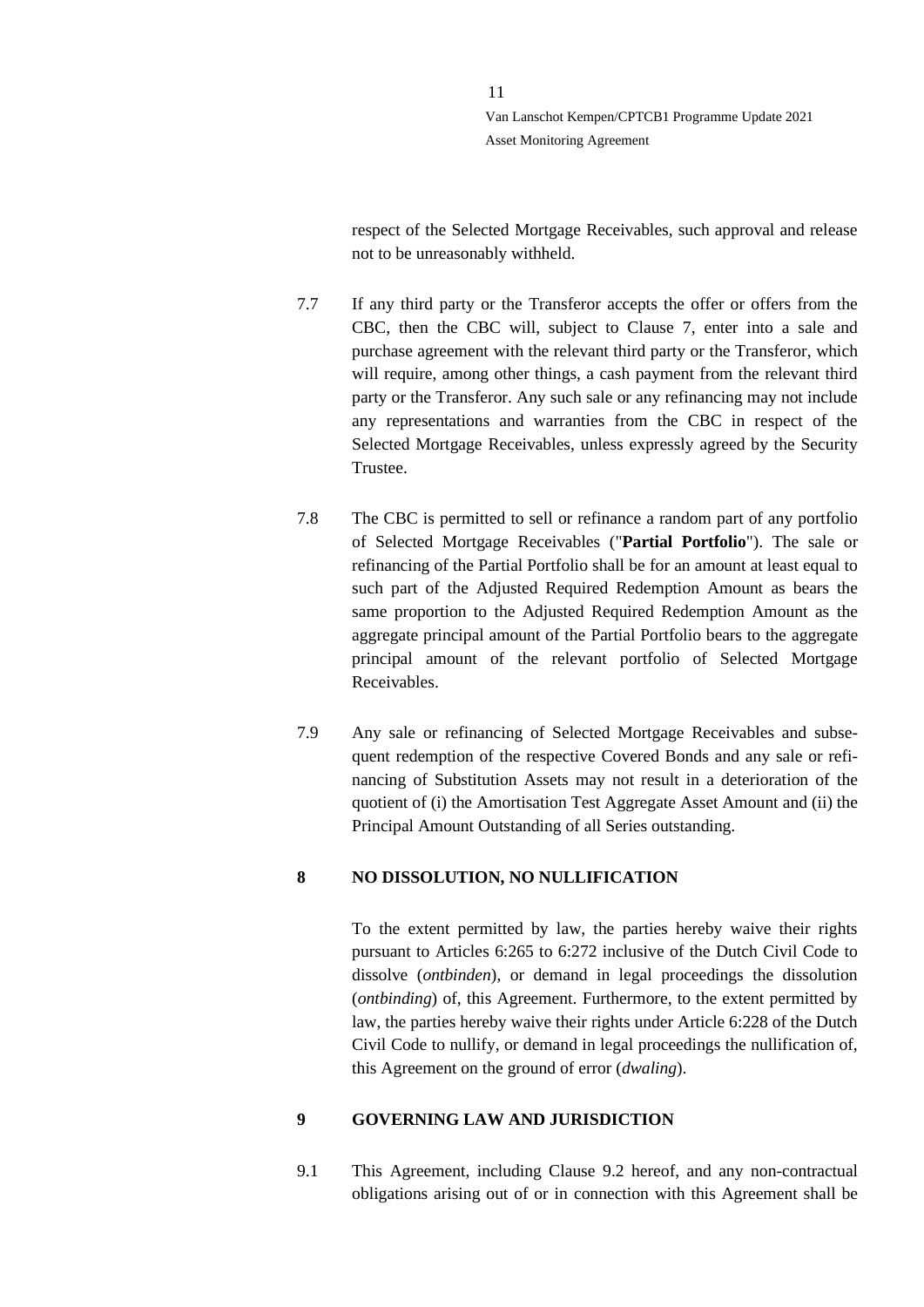governed by and construed in accordance with the laws of the Netherlands.

<span id="page-11-0"></span>9.2 Any disputes arising out of or in connection with this Agreement including, without limitation, any disputes relating to any non-contractual obligations arising out of or in connection with this Agreement shall be submitted to the exclusive jurisdiction of the competent court in Amsterdam, the Netherlands.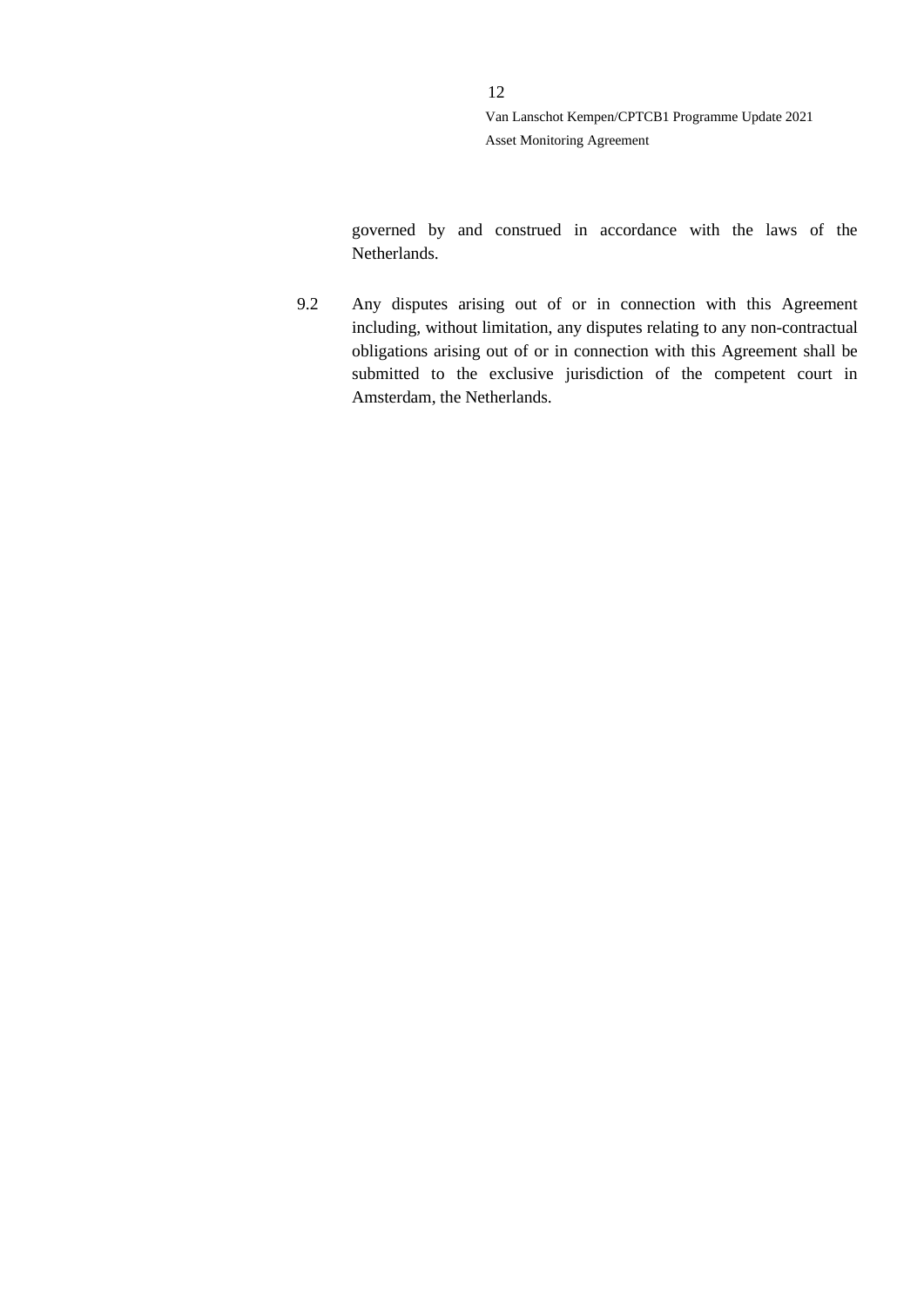# **THIS AGREEMENT HAS BEEN LASTLY AMENDED AND RESTATED BY THE PARTIES HERETO PURSUANT TO THE DEED OF AMENDMENT DATED 26 OCTOBER 2021 AND WHICH DEED OF AMENDMENT HAS BEEN SIGNED BY THE PARTIES HERETO.**

**VAN LANSCHOT KEMPEN N.V.**

**INTERTRUST ADMINISTRATIVE SERVICES B.V.**

**VAN LANSCHOT CONDITIONAL PASS-THROUGH COVERED BOND COMPANY B.V.**

**STICHTING SECURITY TRUSTEE VAN LANSCHOT CONDITIONAL PASS-THROUGH COVERED BOND COMPANY**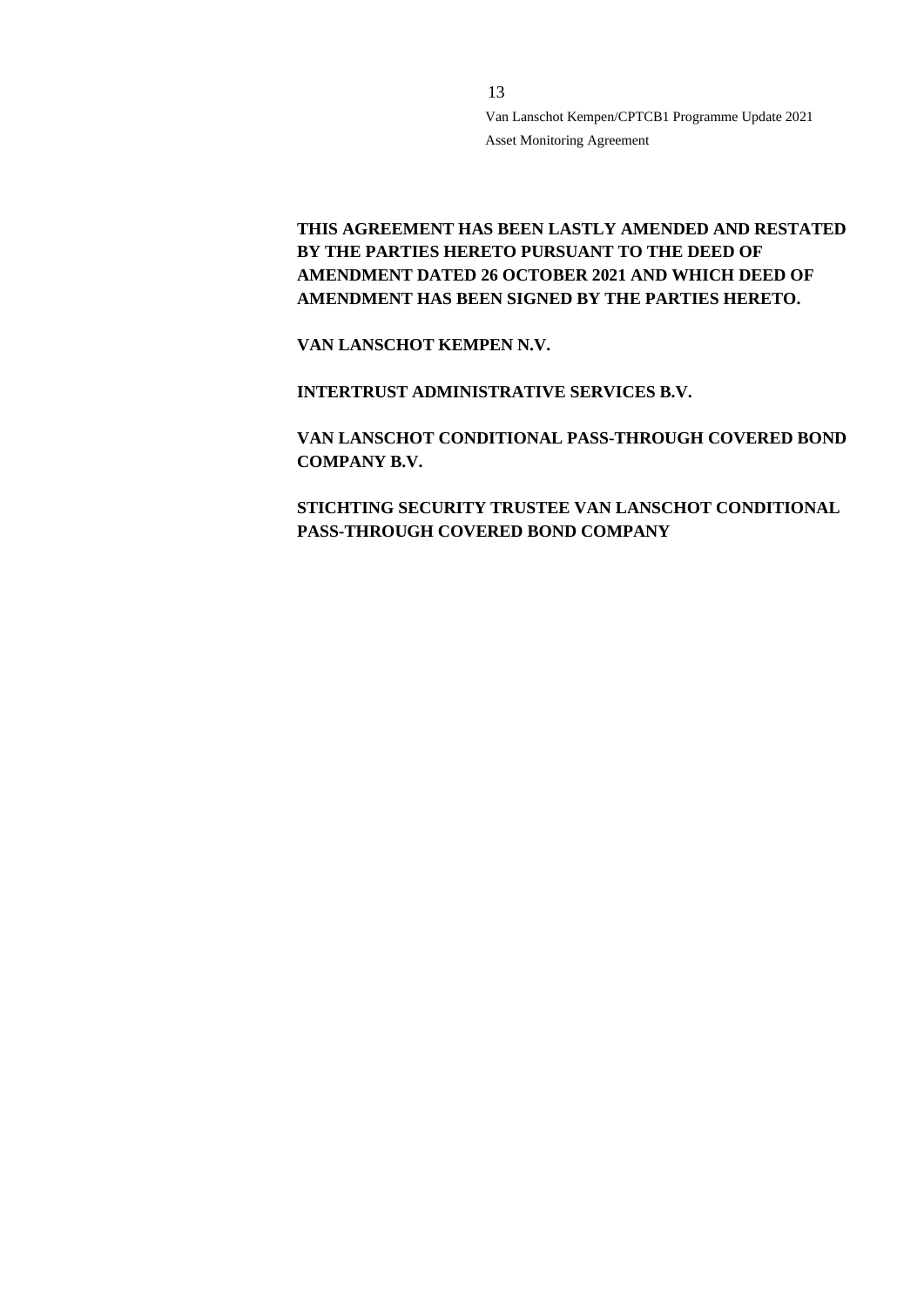**SCHEDULE 1**

# **ASSET MONITOR APPOINTMENT AGREEMENT**

[*separate copy attached*]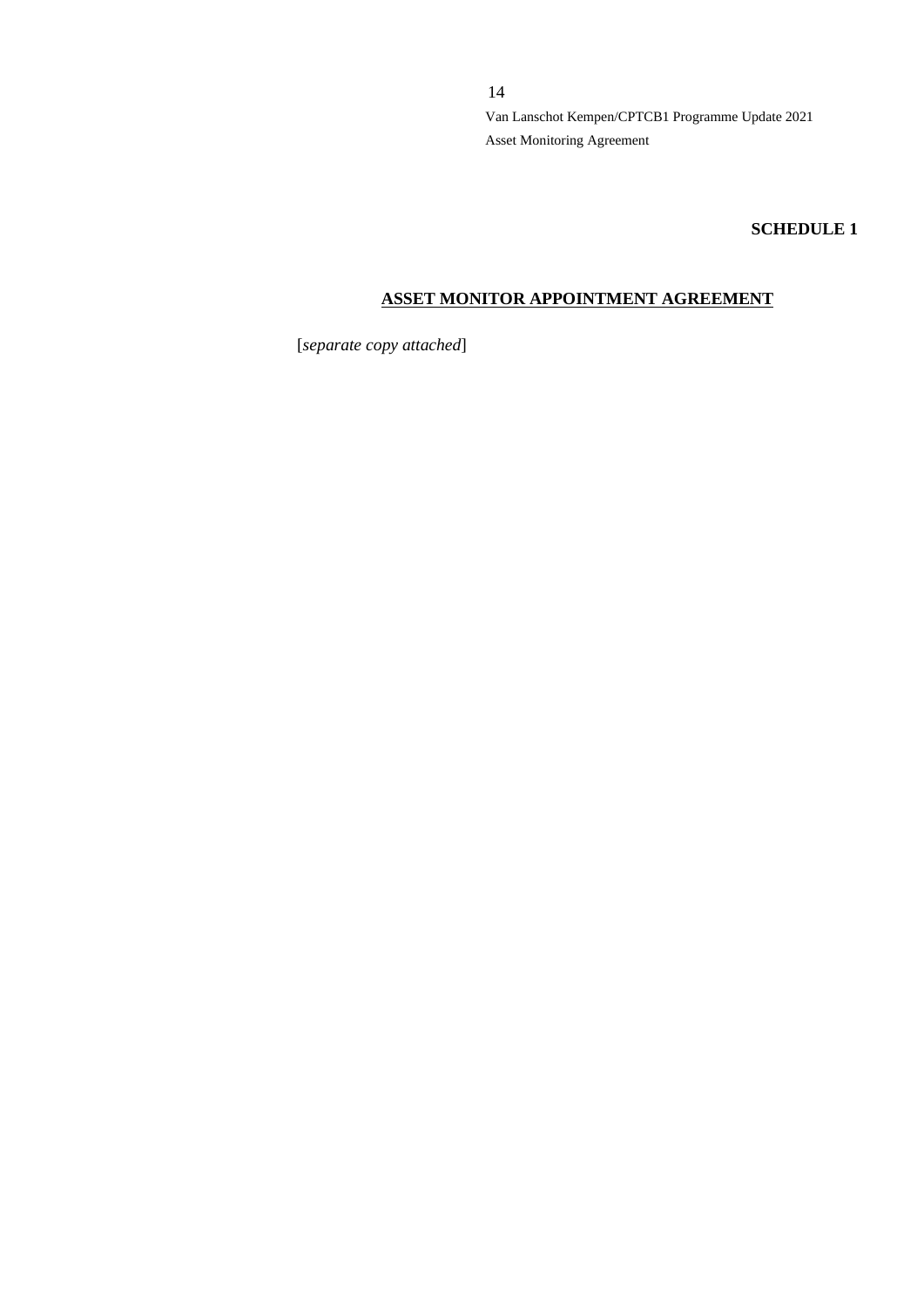#### **SCHEDULE 2**

#### **ASSET COVER TEST**

## "**Adjusted Aggregate Asset Amount**" means A + B + C - Z.

"**A**" means the lower of:

- (a) the sum of all Adjusted Current Balances of all Mortgage Receivables. The "**Adjusted Current Balance**" of a Mortgage Receivable is the lower of:
- (i) the Current Balance of such Mortgage Receivable minus  $\alpha$ ; and
- (ii) the LTV Cut-Off Percentage of the Indexed Valuation relating to such Mortgage Receivable, minus β; and
- (b) the Asset Percentage of: the Current Balance minus  $\alpha$  of all Mortgage Receivables.

" $\alpha$ " means for each Mortgage Receivable the lower of its Current Balance and the sum of the following elements, to the extent applicable to it:

- (i) if it was in breach of the Mortgage Receivable Warranties as of the relevant Transfer Date: such amount as is necessary to reduce its Adjusted Current Balance or Current Balance, as the case may be, to zero;
- (ii) if it is 3 months or more in arrears or it is a Defaulted Receivable: such amount as is necessary to reduce its Adjusted Current Balance or Current Balance, as the case may be, to zero; and
- (iii) if it is a Mortgage Receivable with an interest rate below the Minimum Mortgage Interest Rate, an amount equal to the Minimum Mortgage Interest Rate Reduction;
- (iv) if the Issuer's rating from Fitch falls below 'A' (long term) or 'F1' (short term) or from S&P falls below 'A' (long term) or 'A-1' (short term), an additional amount in connection with the possible set-off risk pertaining to deposits maintained by Borrowers with the Issuer for mortgage loans issued by the Issuer being equal to (i) the amount deposited with the Issuer by the relevant Borrower minus any amounts which are guaranteed under the Dutch deposit guarantee scheme (*depositogarantiestelsel*) from time to time or (ii) a lower amount, subject to Rating Agency Confirmation;
- (v) if the Transferor has an Other Claim (excluding, for the avoidance of doubt, a Further Advance): an amount equal to the Deductible Other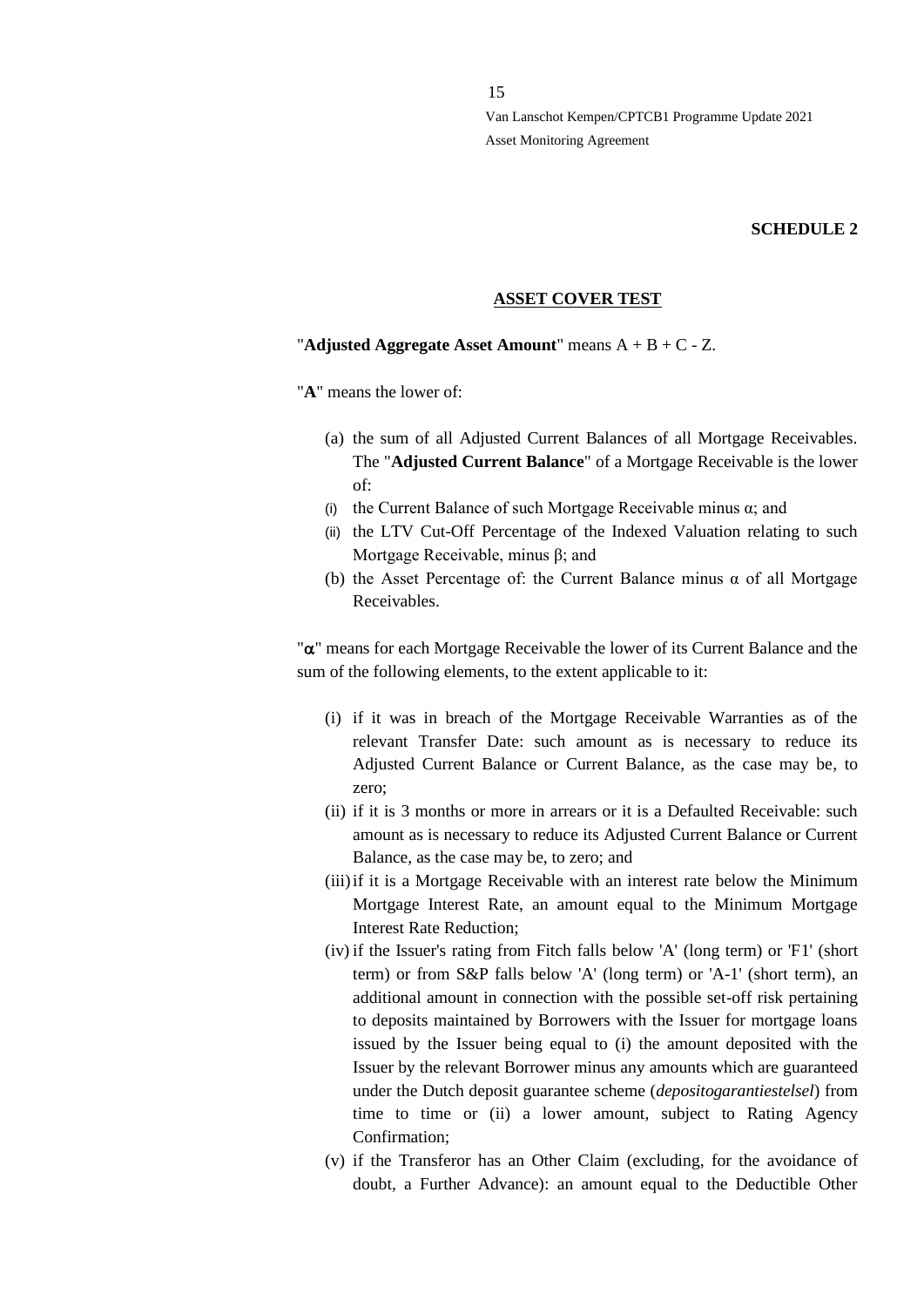Claim.

"**Deductible Other Claim**" means, in respect of a Mortgage Receivable, zero, in case the sum of the outstanding balance of the Other Claim and Outstanding Principal Amount of such Mortgage Receivable is lower than the Indexed Valuation of the Mortgaged Asset times (1- MVD Assumption) and in all other cases, an amount equal to the lower of (i) the amount by which the sum of the outstanding balance of the Other Claim and the Outstanding Principal Amount of such Mortgage Receivable exceeds the Indexed Valuation of the Mortgaged Asset times (1- MVD Assumption) or (ii) the lower of (a) the outstanding balance of the Other Claim or (b) the Outstanding Principal Amount of such Mortgage Receivable.

"**Minimum Mortgage Interest Rate Reduction**" means, if the related Mortgage Loan (or a relevant loan part thereof) has a fixed interest rate or a floating interest rate which is lower than the Minimum Mortgage Interest Rate, an amount equal to: the product of (i) the difference between 1.50 per cent. and the actual interest rate of such Mortgage Loan (or the relevant loan part thereof); and (ii) the Current Balance of such Mortgage Loan (or the relevant loan part thereof); and (iii) the remaining interest rate fixed period in years (unless such period is less than 5 years, in which case such period shall be set to 5 years) (rounded if necessary to the first decimal, with 0.05 being rounded upwards).

"**MVD Assumption**" means the most conservative market value decline assumption as applied by S&P and notified by the Administrator to Fitch in order to achieve a rating (i) of "AAA" or 'AAA' in relation to the first issue of Covered Bonds or (ii) in relation to any subsequent issue of Covered Bonds, equal to the current rating assigned to the outstanding Series of Covered Bonds.

"**β**" means for each Mortgage Receivable the lower of (i) the LTV Cut-Off Percentage of its Indexed Valuation and (ii) α minus L.

"**L**" means for each Mortgage Receivable its Current Balance minus the LTV Cut-Off Percentage of its Indexed Valuation provided that if the result is negative, L shall be zero and if the result exceeds  $α$ , L shall equal  $α$ .

"**B**" means the amount of any cash standing to the credit of the CBC Transaction Accounts (other than the Swap Collateral Account and the Construction Account but including any amounts on the Reserve Account) including on the relevant Calculation Date on which the Asset Cover Test is calculated any Principal Receipts and Interest Receipts related to the calendar month preceding such Calculation Date paid by the relevant Borrowers and received by the CBC on its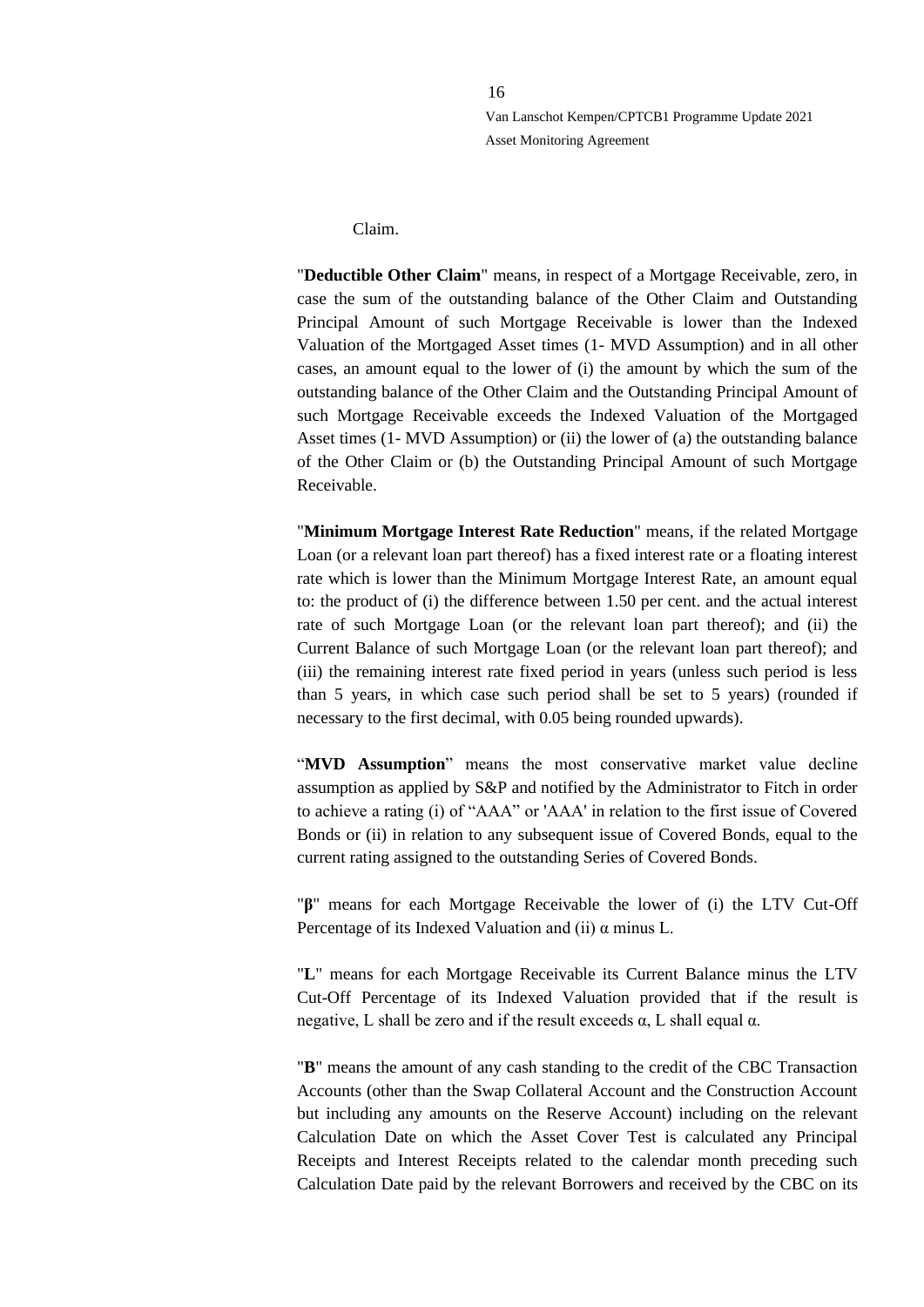CBC Accounts up to the Business Day immediately preceding such Calculation Date.

"**C**" means the aggregate outstanding principal amount of all Transferred Collateral in Substitution Assets and accrued interest thereon which has not been applied in accordance with the Trust Deed (to the extent not included in B). Substitution Assets will be valued on a monthly basis and be taken into account for their mark-to-market value at a discount based on a methodology notified to the Rating Agencies.

"**Z**" means an amount equal to the Interest Reserve Required Amount.

"**Interest Reserve Required Amount**" means the higher of zero and (i) U plus V minus W; or (ii) a lower amount, subject to Rating Agency Confirmation; whereas:

"**U**" means the sum of the aggregate amount of interest payable in respect of all Series of Covered Bonds from the relevant date up to and including the relevant Maturity Date minus any amount of interest to be received under any and all Swap Agreements in connection with any Series of Covered Bonds.

"**V**" means the product of:

- (i) the higher of (a) zero; and (b) the difference between (x) the Portfolio Weighted Average Life and (y) the Series Weighted Average Life;
- (ii) the aggregate Principal Amount Outstanding of all Series multiplied by (1 minus the Swap Fraction, if applicable); and
- (iii) the Weighted Average Series Post Maturity Interest Rate.

"**W**" means the Estimated Portfolio Interest Income, multiplied by (1 minus the Swap Fraction, if applicable).

"**Series Weighted Average Life**" means the weighted average remaining life (expressed in years) remaining from the relevant date until the relevant Maturity Dates in respect of all outstanding Series for which no Swap Agreement has been entered into.

"**Portfolio Weighted Average Life**" means the expected remaining weighted average life (expressed in years) of all Mortgage Receivables and Substitution Assets.

"**Weighted Average Series Post Maturity Interest Rate**" means the weighted average (expressed as a percentage) of the interest due on all outstanding Series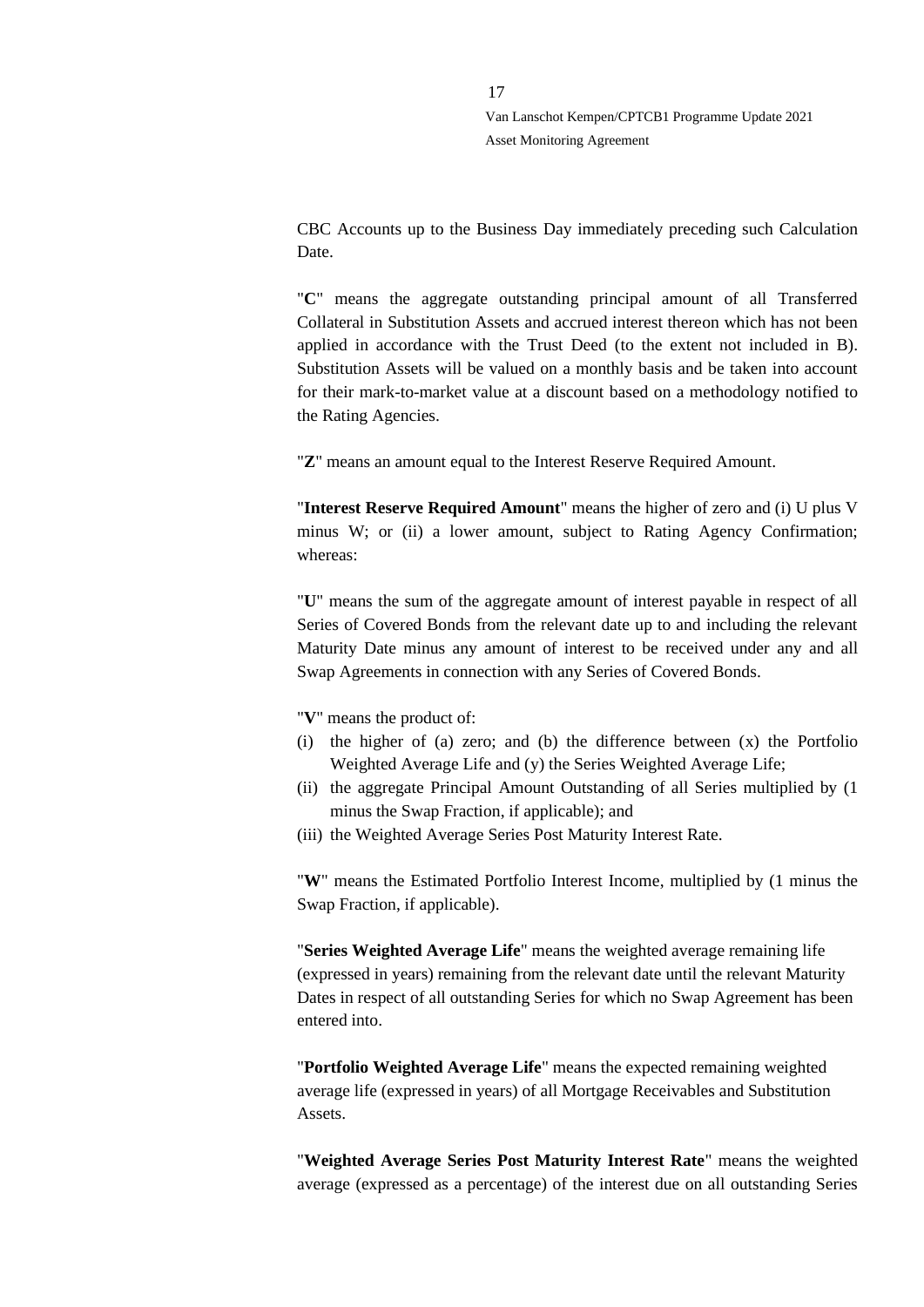of Covered Bonds for which no Swap Agreement has been entered into, after the Maturity Date.

"**Estimated Portfolio Interest Income**" means on the date with respect to which the Asset Cover Test is determined (i.e. the end of each calendar month), the aggregate amount, as determined by the CBC (or the Administrator on its behalf) (and such estimation, absent manifest error, being final and binding), of future interest receipts on the Mortgage Receivables and future interest income derived from Substitution Assets on such date, and such estimation to be calculated as the sum of:

- (i) all Fixed Interest Loan Payment Amounts;
- (ii) all Variable Interest Loan Payment Amounts; and
- (iii) all Substitution Assets Payment Amounts.

"**Fixed Interest Loan Payment Amount**" means (as determined by the CBC (or the Administrator on its behalf) and such determination, absent manifest error, being final and binding), with respect to each outstanding Mortgage Receivable with a fixed interest rate, the product of  $(x)$  the expected weighted average life (expressed in years) of all Mortgage Receivables with a fixed interest rate; and (y) the weighted average interest rate (expressed as a percentage) of all Mortgage Receivables (where upon the interest reset date of such Mortgage Receivable the interest rate is assumed to be reset at the Minimum Mortgage Interest Rate); and (z) the aggregate Outstanding Principal Amount of such Mortgage Receivable.

"**Variable Interest Loan Payment Amount**" means (as determined by the CBC (or the Administrator on its behalf) and such determination, absent manifest error, being final and binding), with respect to each outstanding Mortgage Receivable with a variable interest rate, the product of  $(x)$  the expected weighted average life (expressed in years) of all Mortgage Loans with a variable interest rate, (y) the Minimum Mortgage Interest Rate; and (z) the aggregate Outstanding Principal Amount of such outstanding Mortgage Receivable.

"**Substitution Assets Payment Amount**" means (as determined by the CBC (or the Administrator on its behalf) and such determination, absent manifest error, being final and binding), with respect to each Substitution Asset the sum of the aggregate interest expected to be received up to and including the maturity date of the respective Substitution Asset.

"**First Regulatory Current Balance Amount**" means an amount equal to the sum of (i) the aggregate amount of the Current Balance of the Mortgage Receivables, excluding any Defaulted Receivables, and (ii) the Substitution Assets Amount, or in each case such other amount as must be calculated in accordance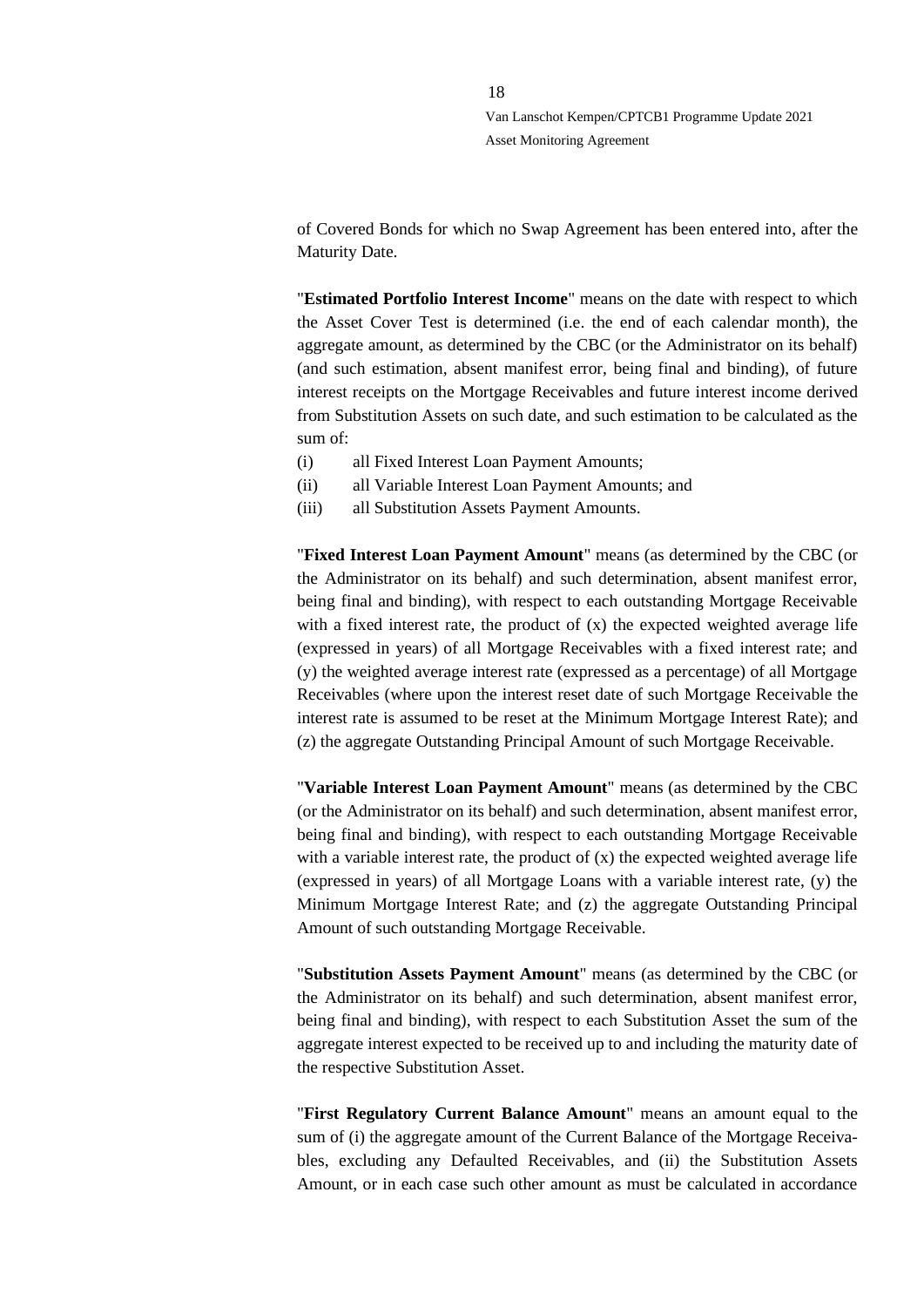with the CB Regulations.

"**Substitution Assets Amount**" means an amount equal to the sum of (i) B (as defined above) and (ii) C (as defined above), less any cash standing to the credit of the CBC Transaction Accounts held with an entity within the Van Lanschot Kempen Group, which amount will be limited to a maximum of 20%, or such other percentage as required under the CB Regulations, of the aggregate Principal Amount Outstanding of the Covered Bonds.

"**Second Regulatory Current Balance Amount**" means an amount equal to the sum of (A) the aggregate balance of all Mortgage Receivables, excluding any Defaulted Receivables, whereby the balance is determined for each such Mortgage Receivable as the lower of (i) the Current Balance of the Mortgage Receivable and (ii) the Regulatory Cut-Off Percentage of the Indexed Valuation relating to such Mortgage Receivable and (B) the Substitution Assets Amount, or in each case such other amount as must be calculated in accordance with the CB Regulations.

"**Regulatory Cut-Off Percentage**" means 80% for all Mortgage Receivables, or such other percentage as may be required from time to time under the CB Regulations.

"**Swap Fraction**" means the fraction to be calculated in relation to all Swap Agreements by dividing (i) the Principal Amount Outstanding, or the relevant part thereof, of the relevant Series of Covered Bonds subject to hedging arrangements pursuant to any Swap Agreement by (ii) the Principal Amount Outstanding of all Covered Bonds.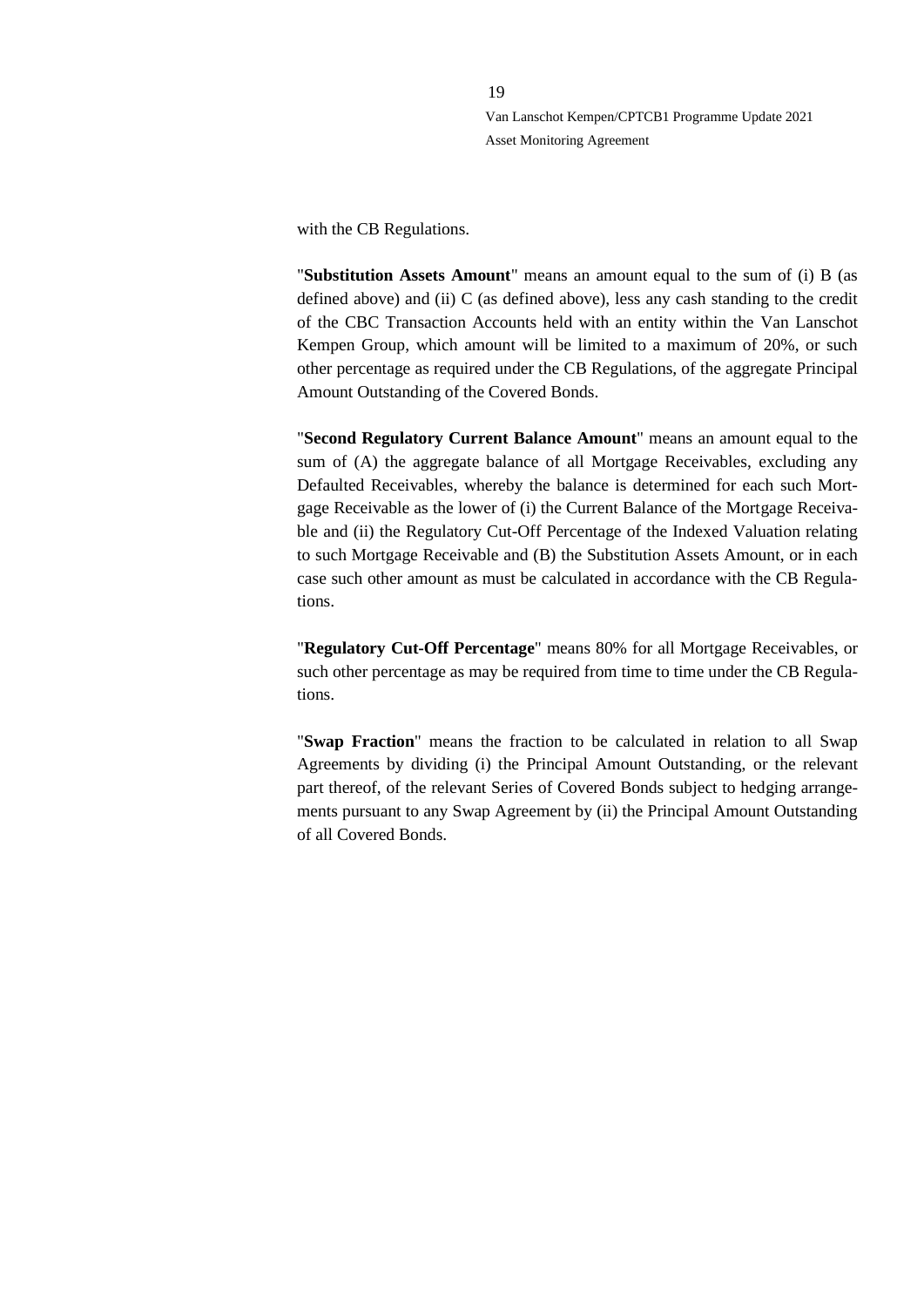#### **SCHEDULE 3**

#### **AMORTISATION TEST**

#### "**Amortisation Test Aggregate Asset Amount**" means A + B + C – Z.

"**A**" means the sum of all Amortisation Test Current Balances of all Mortgage Receivables. The "**Amortisation Test Current Balance**" of a Mortgage Receivable is the lower of:

- i. the Current Balance of such Mortgage Receivable minus  $\alpha$ ; and
- ii. the LTV Cut-Off Percentage (relating to such Mortgage Receivable) times the Indexed Valuation, minus β.

"**α**" means for each Mortgage Receivable the lower of its Current Balance and the sum of the following elements, to the extent applicable to it:

- (i) if it was in breach of the Mortgage Receivable Warranties as of the relevant Transfer Date: such amount as is necessary to reduce its Adjusted Current Balance or Current Balance, as the case may be, to zero;
- (ii) if it is 3 months or more in arrears or it is a Defaulted Receivable: such amount as is necessary to reduce its Adjusted Current Balance or Current Balance, as the case may be, to zero;
- (iii) if the Issuer's rating from Fitch falls below 'A' (long term) or 'F1' (short term) or from S&P falls below 'A' (long term) or 'A-1' (short term), an additional amount in connection with the possible set-off risk pertaining to deposits maintained by Borrowers with the Issuer for mortgage loans issued by the Issuer being equal to (i) the amount deposited with the Issuer by the relevant Borrower minus any amounts which are guaranteed under the deposit guarantee scheme (*depositogarantiestelsel*) from time to time or (ii) a lower amount, subject to Rating Agency Confirmation;
- (iv) if the Transferor has an Other Claim (excluding, for the avoidance of doubt, a Further Advance): an amount equal to the Deductible Other Claim.

"**Deductible Other Claim**" means, in respect of a Mortgage Receivable, zero, in case the sum of the outstanding balance of the Other Claim and Outstanding Principal Amount of such Mortgage Receivable is lower than the Indexed Valuation of the Mortgaged Asset times (1- MVD Assumption) and in all other cases, an amount equal to the lower of (i) the amount by which the sum of the outstanding balance of the Other Claim and the Outstanding Principal Amount of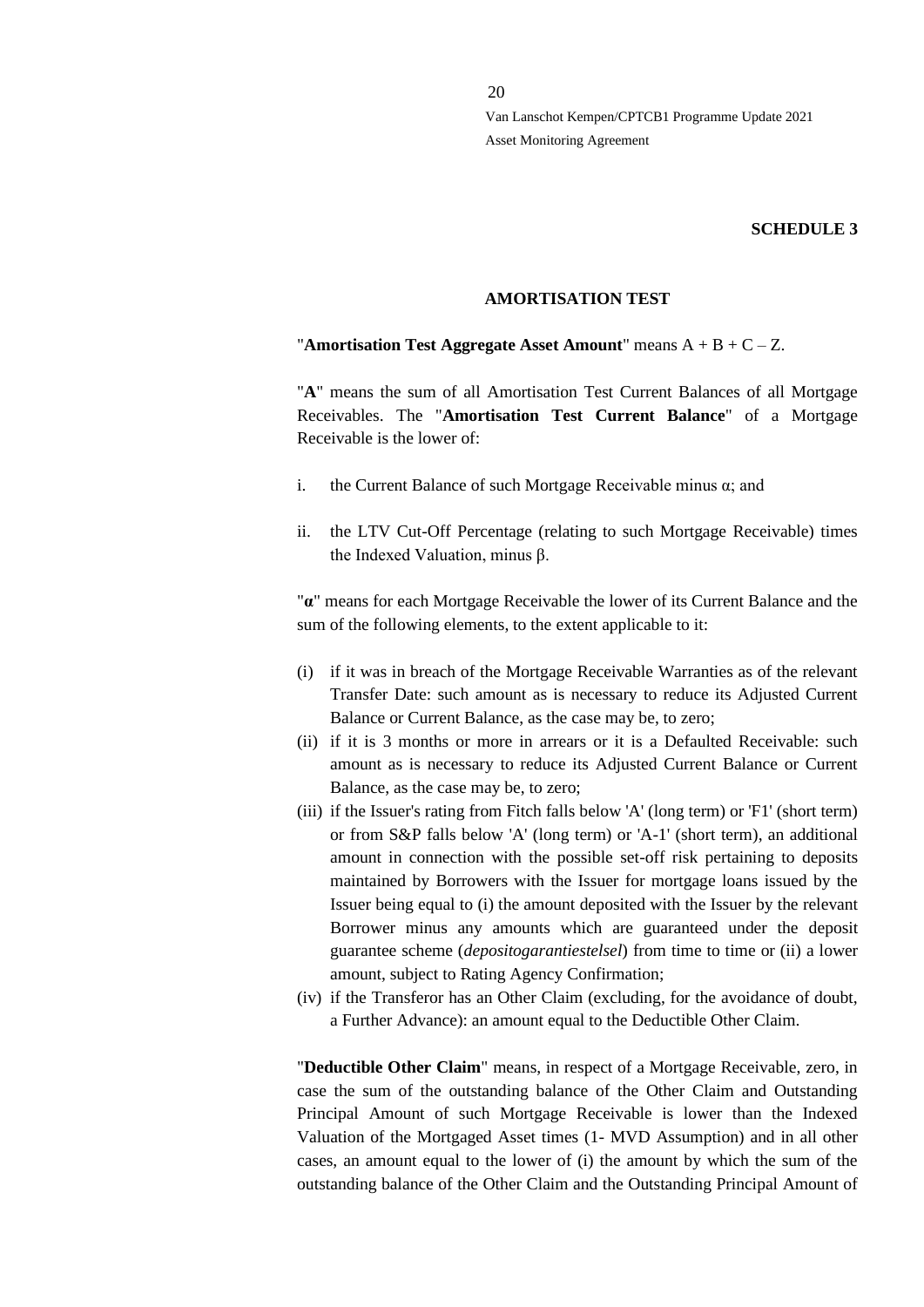such Mortgage Receivable exceeds the Indexed Valuation of the Mortgaged Asset times (1- MVD Assumption) or (ii) the lower of (a) the outstanding balance of the Other Claim or (b) the Outstanding Principal Amount of such Mortgage Receivable.

"**MVD Assumption**" means the most conservative market value decline assumption as applied by S&P and notified by the Administrator to Fitch in order to achieve a rating (i) of "AAA" or 'AAA' in relation to the first issue of Covered Bonds or (ii) in relation to any subsequent issue of Covered Bonds, equal to the current rating assigned to the outstanding Series of Covered Bonds.

"**β**" means for each Mortgage Receivable the lower of (i) the LTV Cut-Off Percentage of its Indexed Valuation and (ii)  $\alpha$  minus L.

"**L**" means for each Mortgage Receivable its Current Balance minus the LTV Cut-Off Percentage of its Indexed Valuation provided that if the result is negative, L shall be zero and if the result exceeds  $α$ , L shall equal  $α$ .

"**B**" means the amount of any cash standing to the credit of the CBC Transaction Accounts (other than the Swap Collateral Account and the Construction Account but including any amounts on the Reserve Account) including on the relevant Calculation Date on which the Amortisation Test is calculated any Principal Receipts and Interest Receipts related to the calendar month preceding such Calculation Date paid by the relevant Borrowers and received by the CBC on its CBC Accounts up to the Business Day immediately preceding such Calculation Date.

"**C**" means the aggregate outstanding principal amount of all Transferred Collateral in Substitution Assets and accrued interest thereon which has not been applied in accordance with the Trust Deed (to the extent not included in B). Substitution Assets will be valued on a monthly basis and be taken into account for their mark-to-market value at a discount based on a methodology notified to the Rating Agencies.

"**Z**" means an amount equal to the Interest Reserve Required Amount.

"**Interest Reserve Required Amount**" means the higher of zero and (i) U plus V minus W; or (ii) a lower amount, subject to Rating Agency Confirmation; whereas:

"**U**" means the sum of the aggregate amount of interest payable in respect of all Series of Covered Bonds from the date of the relevant calculation up to and including the relevant Maturity Date.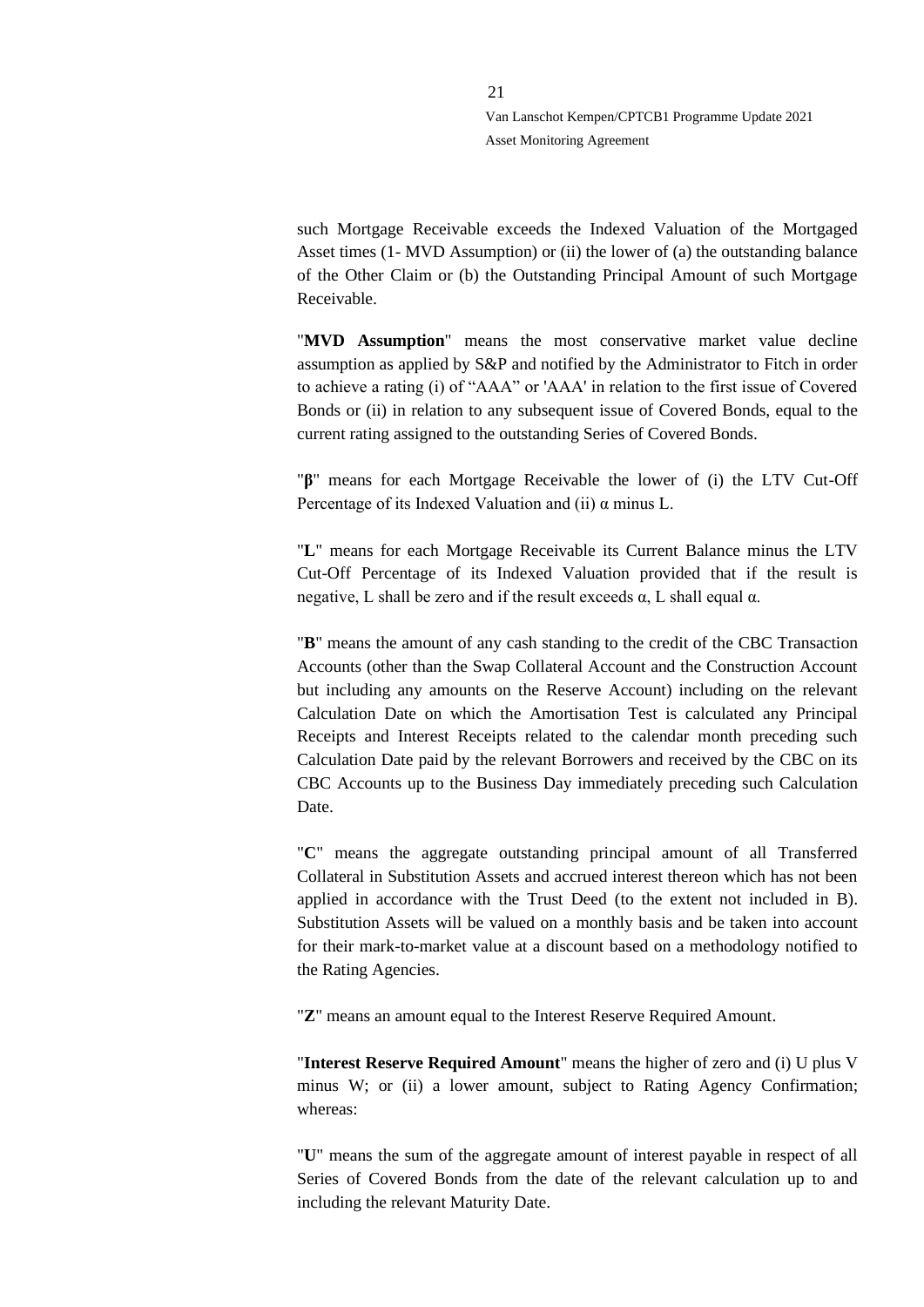"**V**" means the product of:

- (i) the higher of (a) zero; and (b) the difference between (x) the Portfolio Weighted Average Life and (y) the Series Weighted Average Life;
- (ii) the aggregate Principal Amount Outstanding of all Series; and
- (iii) the Weighted Average Series of Post Maturity Interest Rate.

"**W**" means the Estimated Portfolio Interest Income.

"**First Regulatory Current Balance Amount**" means an amount equal to the sum of (i) the aggregate amount of the Current Balance of the Mortgage Receivables, excluding any Defaulted Receivables and (ii) the Substitution Assets Amount, or in each case such other amount as must be calculated in accordance with the CB Regulations.

"**Substitution Assets Amount**" means an amount equal to the sum of (i) B (as defined above) and (ii) C (as defined above), less any cash standing to the credit of the CBC Transaction Accounts held with an entity within the Van Lanschot Kempen Group, which amount will be limited to a maximum of 20%, or such other percentage as required under the CB Regulations, of the aggregate Principal Amount Outstanding of the Covered Bonds.

"**Second Regulatory Current Balance Amount**" means an amount equal to the sum of (A) the aggregate balance of all Mortgage Receivables, excluding any Defaulted Receivables, whereby the balance is determined for each such Mortgage Receivable as the lower of (i) the Current Balance of the Mortgage Receivable and (ii) the Regulatory Cut-Off Percentage of the Indexed Valuation relating to such Mortgage Receivable and (B) Substitution Assets Amount, or in each case such other amount as must be calculated in accordance with the CB Regulations.

"**Regulatory Cut-Off Percentage**" means 80% for all Mortgage Receivables, or such other percentage as may be required from time to time under the CB Regulations.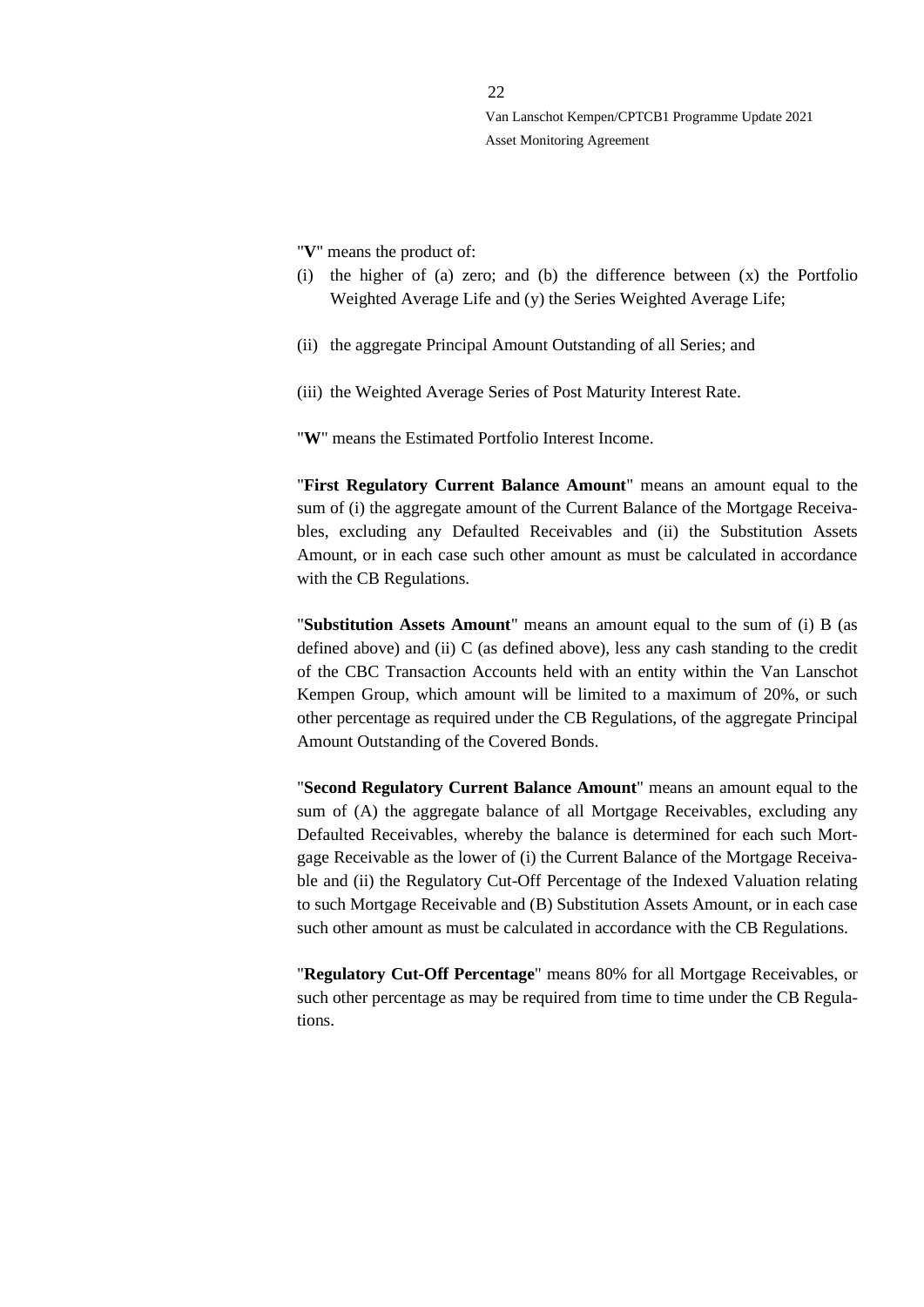## **SCHEDULE 4**

# **LIQUIDITY RESERVE TEST**

"**K**" means all expected income generated in the relevant six (6) months period to which the Liquidity Reserve Test relates.

"**L**" means all amounts credited to the Reserve Account.

"**M**" means all other liquid assets available to the CBC.

"**N**" means all interest due and payable by the CBC on the Covered Bonds and all items ranking equal to and above interest on the Priority of Payments in the relevant 6 months period to which the Liquidity Reserve Test relates.